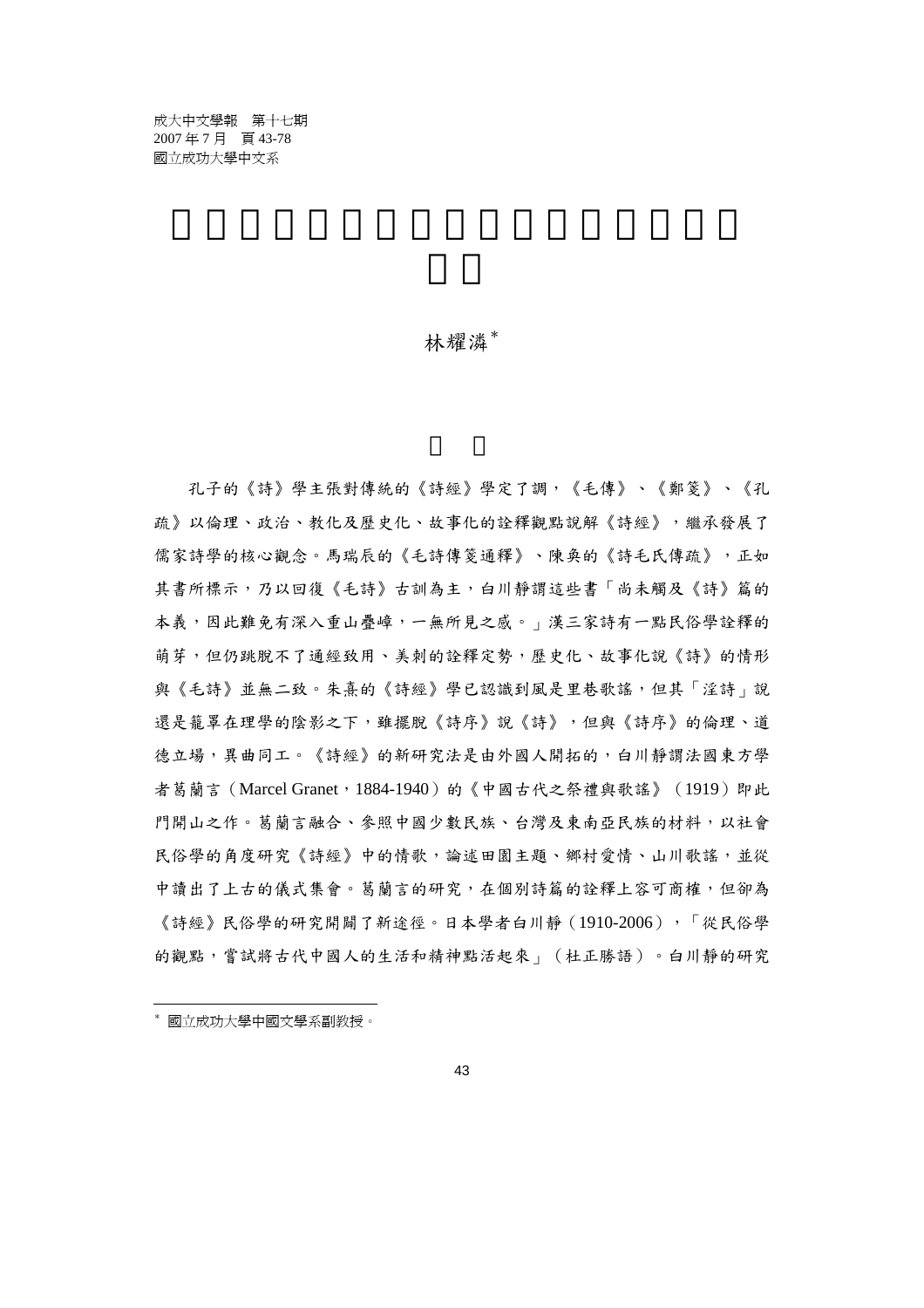路徑是將《詩經》與《萬葉集》(日本8世紀下半期所出現的第一部詩歌總集)作 比較研究,自謂:以《萬葉集》解釋《詩經》者有之;以《詩經》解釋《萬葉集》 者亦有之。

葛蘭言、白川靜的研究是一種《詩經》民俗學研究。葛蘭言堪稱此類研究最有 系統的創舉。白川靜以其甲金文及中國古史的深厚學養,「基於訓詁而不以訓詁為 足」(杜正勝語),在此類研究中取得了舉足輕重、影響深遠的研究成果。本文即 以葛蘭言、白川靜的《詩經》民俗學研究為中心,探討他們的研究方法、內涵、貢 獻及缺失。

# **A Study on the Folkloristics of** *Shih Jing*  **by Marcel Granet and Shizuka Shirakawa**

Lin Yao-Lin

Associate Professor, Department of Chinese Literature, National Cheng Kung University

### **Abstract**

The propositions held by Confucius in the study of *Shih* set the tone for the traditional study of *Shih Jing*. *Mao Chuan*, *Cheng Chien*, and *Kung Su* intended to interpret *Shih Jing* in the forms of history and story from the perspectives of ethics, politics, and education-culture, and succeeded in developing the Confucian core conception of poetics. *Mao Shih Chuan and Chien General Interpretation* by Ma Jui-Chen and *Shih Mao Shih Chuan Su* by Chen-Huan, as both titles suggest, were meant to restore the ancient teachings of *Mao Shih*. Shizuka Shirakawa referred to these books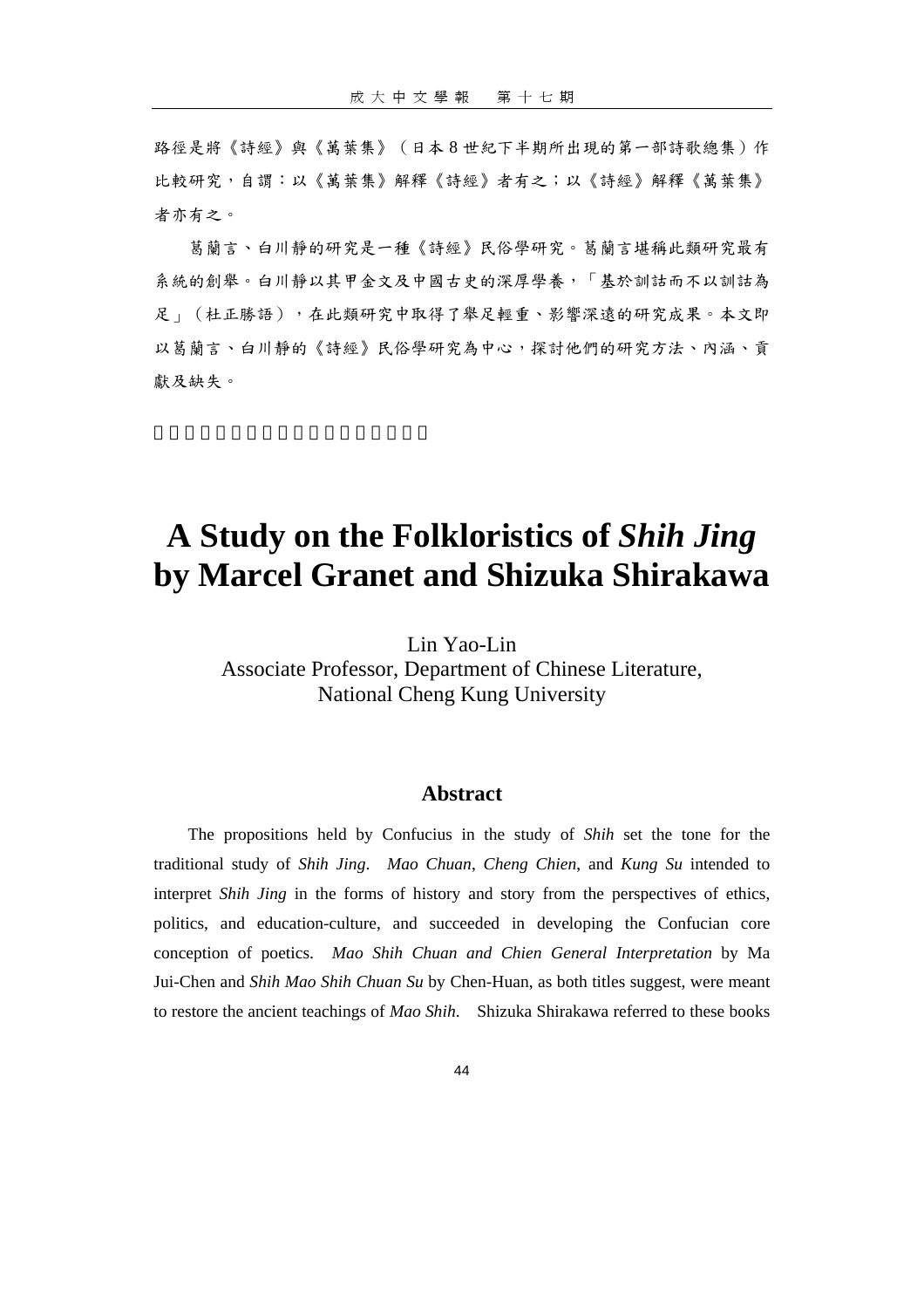as "having not yet reached the original meanings of Shih, resulting in a sense of loss and failure to make any discovery in an adventure into deep mountains. The three schools of poetry in the Han Dynasty, though showing a budding sign of folklore interpretation, failed to set themselves free from the norm of morality. Reading poetry in the forms of history and story, they are no different than *Mao Shih*. The study of *Shih Jing* by Chu Hsi came to the understanding of *Fen* as a kind of ballad in a neighborhood. However, his theory of *Yin Shih* (erotic poetry) was still operating under the influence of Neo-Confucianism. Even though he interpreted poetry beyond the confines of *Shih Hsu*, he took the same stances of ethics and morality as *Shih Hsu*. The effort to cultivate a new research methodology for Shih Jing was launched by foreigners. As Shizuka Shirakawa notes, *Ancient Chinese Festivals and Ballads* by Marcel Granet, a French Oriental scholar, marked the beginning of such an effort. Based on materials collected from Chinese minority peoples and peoples in Taiwan and Southeast Asia, Granet managed to study *Shih Jing* from the perspective of folklore, addressing love lyrics, pastorals, ballads of mountains and rivers, which allowed him to work out the ceremonies in ancient times. His study, though questionable on his interpretation of individual poems, opened a new path to the folkloristics of *Shih Jing*. Japanese scholar Shizuka Shirakawa (1910-2006), as Tu Cheng-sheng comments, "attempts to light up the life and spirit of ancient Chinese from the perspective of folklore." In his study, Shirakawa compares *Shih Jing* and *Manyou-syuu*, the first anthology of Japan dated in the second half of the 8<sup>th</sup> century, arguing that there are instances of interpretation of *Shih Jing* based on *Manyou-syuu* and there are instances of interpretation of *Manyou-syuu* based on *Shih Jing*.

The research conducted by Marcel Granet and Shizuka Shirakawa can be treated as a kind of folkloristics of *Shih Jing*. Marcel Granet is eligibly considered as the pioneer, establishing the most comprehensive system in the study of *Shih Jing*. With his expertise in oracle bone and bronzeware scripts and ancient Chinese history, Shizuka Shirakawa, "who seeks to explain ancient meanings within and beyond" (Tu Cheng-sheng), has come up with profound research results. This paper is focused on the folkloristics of *Shih Jing* by Marcel Granet and Shizuka Shirakawa to explore their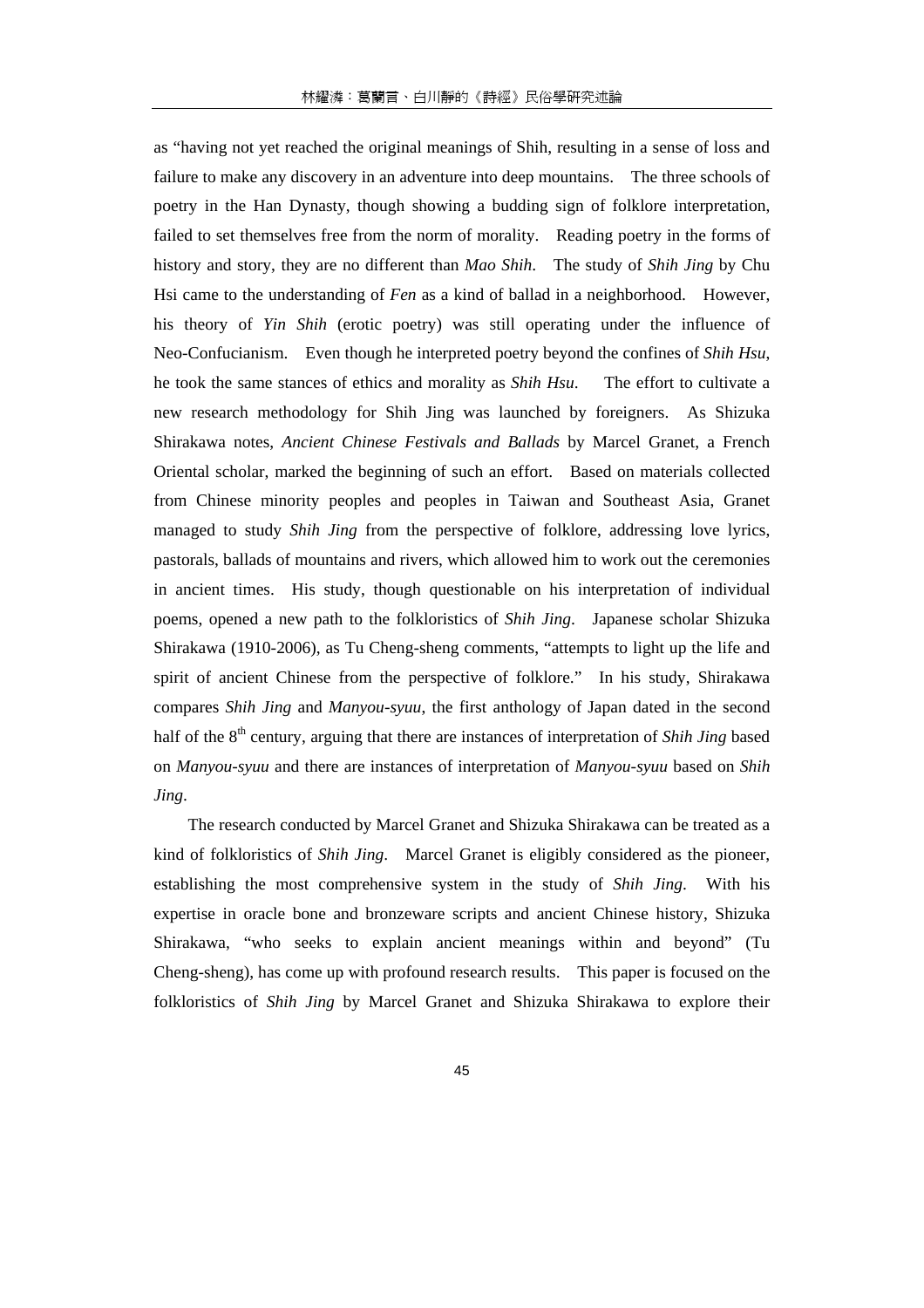research methodology, contents, contributions and shortcomings.

## **Keywords: Marcel Granet, Shizuka Shirakawa,** *Shih Jing,* **Folklore**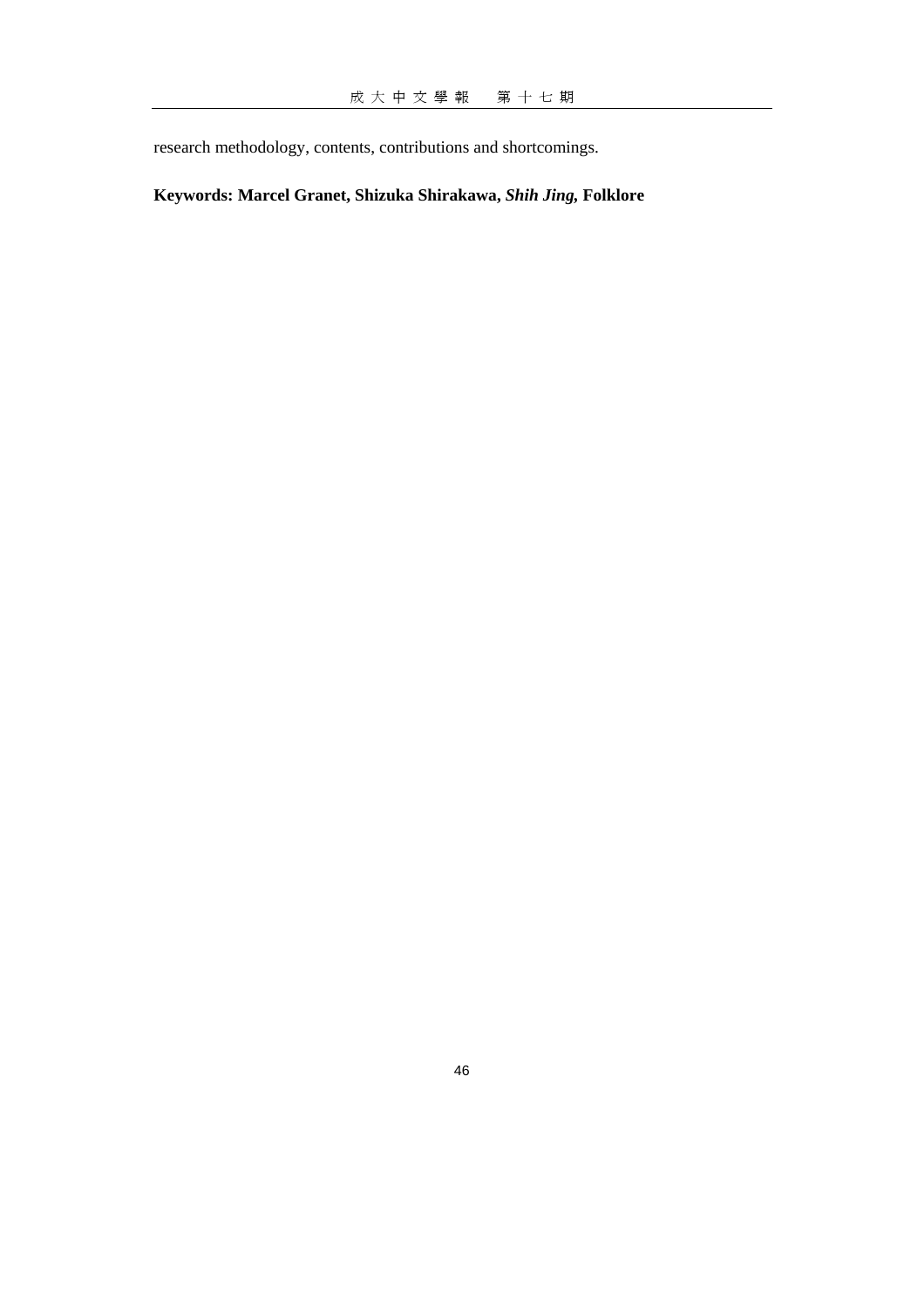#### 林耀潾

孔子的《詩》學主張對傳統的《詩經》學定了調,《毛傳》、《鄭箋》、《孔 疏》以倫理、政治、教化及歷史化、故事化的詮釋觀點說解《詩經》,繼承、發展 了儒家詩學的核心觀念。馬瑞辰的《毛詩傳箋通釋》、陳奐的《詩毛氏傳疏》,正 如其書所標示,乃以回復《毛詩》古訓為主,白川靜(1910-2006)謂這些書「尚未 觸及《詩》篇的本義,因此難免有深入重山疊嶂,一無所見之感。<sup>1</sup>」漢三家詩有一 點民俗學詮釋的萌芽,但仍跳脫不了通經致用、美刺的詮釋定勢,歷史化、故事化 說《詩》的情形與《毛詩》並無二致<sup>2</sup>。朱熹的《詩經》學已認識到風是里巷歌謠, 但其「淫詩」說還是籠罩在理學的陰影之下,雖擺脫《詩序》說《詩》,但與《詩 序》的倫理、道德立場,異曲同工。清末方玉潤(1811-1883)的《詩經原始》有民 俗學研究的傾向,但另方面又充滿著政治教化思想<sup>3</sup>。《詩經》的新研究法是由外國 人開拓的,白川靜謂法國東方學者葛蘭言(Marcel Granet,1884-1940)的《中國古

<sup>1</sup> 白川靜著、杜正勝譯:《詩經的世界》( 臺北:東大圖書公司,2001 年 6 月初版 ),百 297。

<sup>2</sup> 可參林耀潾:《西漢三家詩學研究》(臺北:文津出版社,1996 年 9 月初版),有關三家詩的民俗學詮 釋,見頁 293-306 及 330-332。

<sup>3</sup> 有關方玉潤《詩經》研究的民俗學內涵,可參李晉娜:〈方玉潤《詩經》研究的民俗學傾向〉,《滄桑》 2005 年 2-3 期,頁 119-120。有關方玉潤《詩經》研究的傳統道德觀點,可參邊家珍:〈論方玉潤《詩 經原始》的政治教化思想〉,《學術研究》1997 年第 8 期,頁 95-97。在對待情詩的態度上,方玉潤 比朱熹還倒退,方玉潤以孔子「思無邪」及〈詩大序〉為闡釋《詩經》「本義」的最高準則,對很多 情詩的解釋仍跳脫不了《毛傳》的樊籬,故事化、歷史化的情形非常明顯。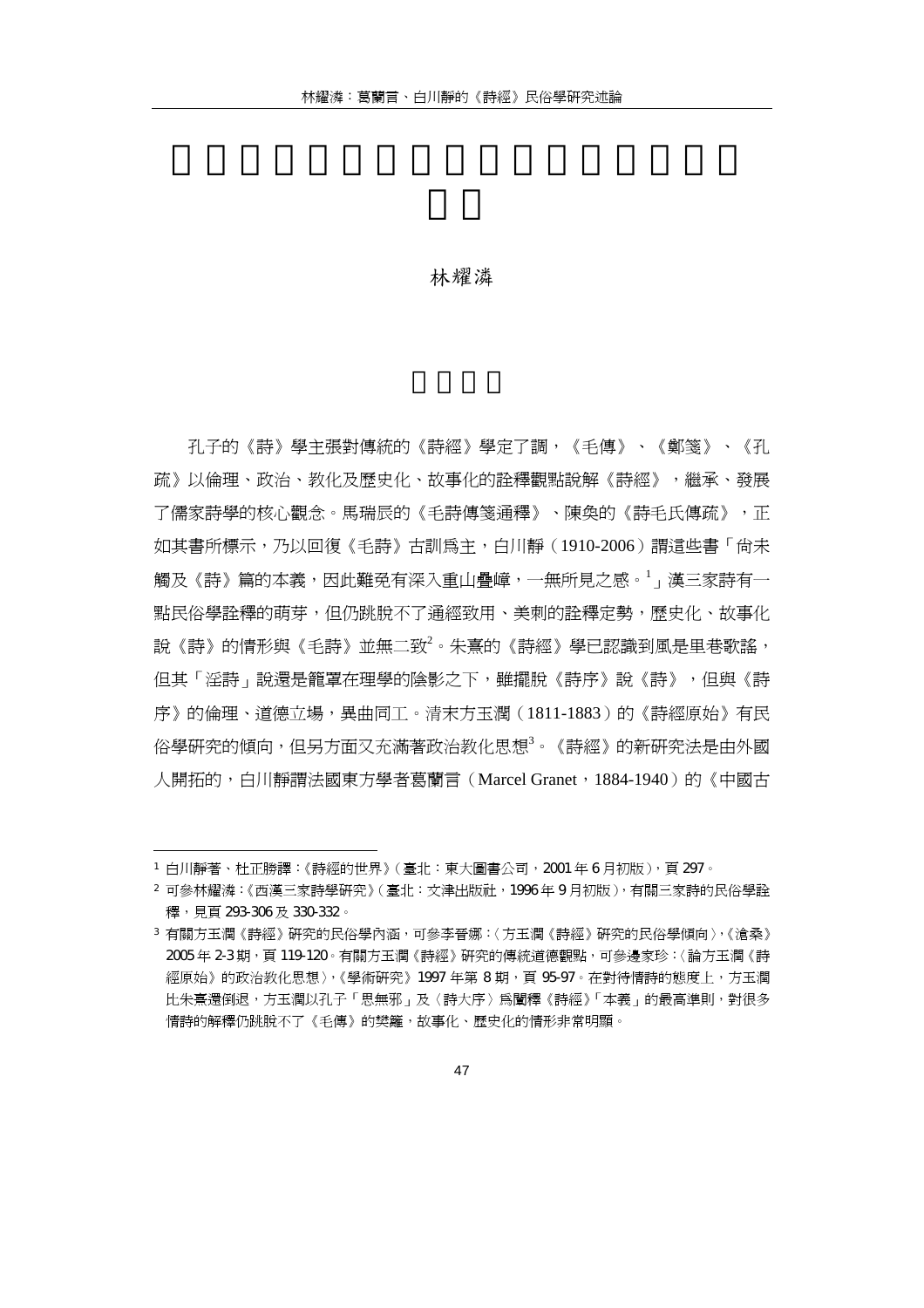代之祭禮與歌謠》<sup>4</sup>(1919)即此門開山之作<sup>5</sup>。葛蘭言融合、參照中國少數民族、 台灣及東南亞民族的材料,以社會民俗學的角度研究《詩經》中的情歌,論述田園 主題、鄉村愛情、山川歌謠,並從中讀出了上古的儀式集會。葛蘭言的研究,在個 別詩篇的詮釋上容可商榷,但卻為《詩經》民俗學的研究開闢了新途徑。日本學者 白川靜,「從民俗學的觀點,嘗試將古代中國人的生活和精神點活起來」(杜正勝 語)<sup>6</sup> 。白川靜的研究路徑是將《詩經》與《萬葉集》(日本 8 世紀下半期所出現的 第一部詩歌總集)作比較研究,自謂:以《萬葉集》解釋《詩經》者有之;以《詩 經》解釋《萬葉集》者亦有之<sup>7</sup>。葛蘭言、白川靜的硏究是一種異文化、跨文化的《詩 經》民俗學研究。葛蘭言堪稱此類研究最有系統的創舉。白川靜以其甲金文及中國 古史的深厚學養,「基於訓詁而不以訓詁爲足」(杜正勝語)<sup>8</sup>,在此類研究中取得 了舉足輕重、影響深遠的研究成果。本文即以葛蘭言、白川靜的《詩經》民俗學研 究為中心,探討他們的研究方法、內涵、貢獻及缺失。

葛蘭言是法國現代社會學派內一位大師,西洋中國學派內一個新的學派之開創 者。他生於 1884年2月29日,卒於 1940年11月25日,出生地:法國東南部法柔 莫省的一個小鎮,名叫 Luc-en Diois。1904 年考入巴黎高等師範學校,主修歷史學。 在此期間,他成為涂爾幹(Emile Durkheim,1810-1917)的門生,並受莫斯(Marcel

<sup>4</sup> Marcel Granet : Fetes et Chansons anciennes dela Chine 1919。此書有 E.D.Edwards, D.Litt 的英譯 本(Festivals and Songs of Ancient China, George Routledge & Sons, LTD, 1932)、內山智雄的日 譯本《支那古代の祭禮與歌謠》(東京:宏文堂,1938)和張銘遠的中譯本《中國古代的祭禮與歌謠》 (上海:上海文藝出版社,1989)。本文所採用的中譯本則為趙丙祥、張宏明譯:《古代中國的節慶 與歌謠》(桂林:廣西師範大學出版社,2005 年 11 月第 1 版)。

<sup>5</sup> 同註 1,頁 298。

<sup>6</sup> 同註 1,〈譯者自序〉,頁 3。

<sup>7</sup> 同註 1,《詩經的世界改版序》,頁 1。

<sup>8</sup> 同註 1,〈譯者自序〉,頁 4。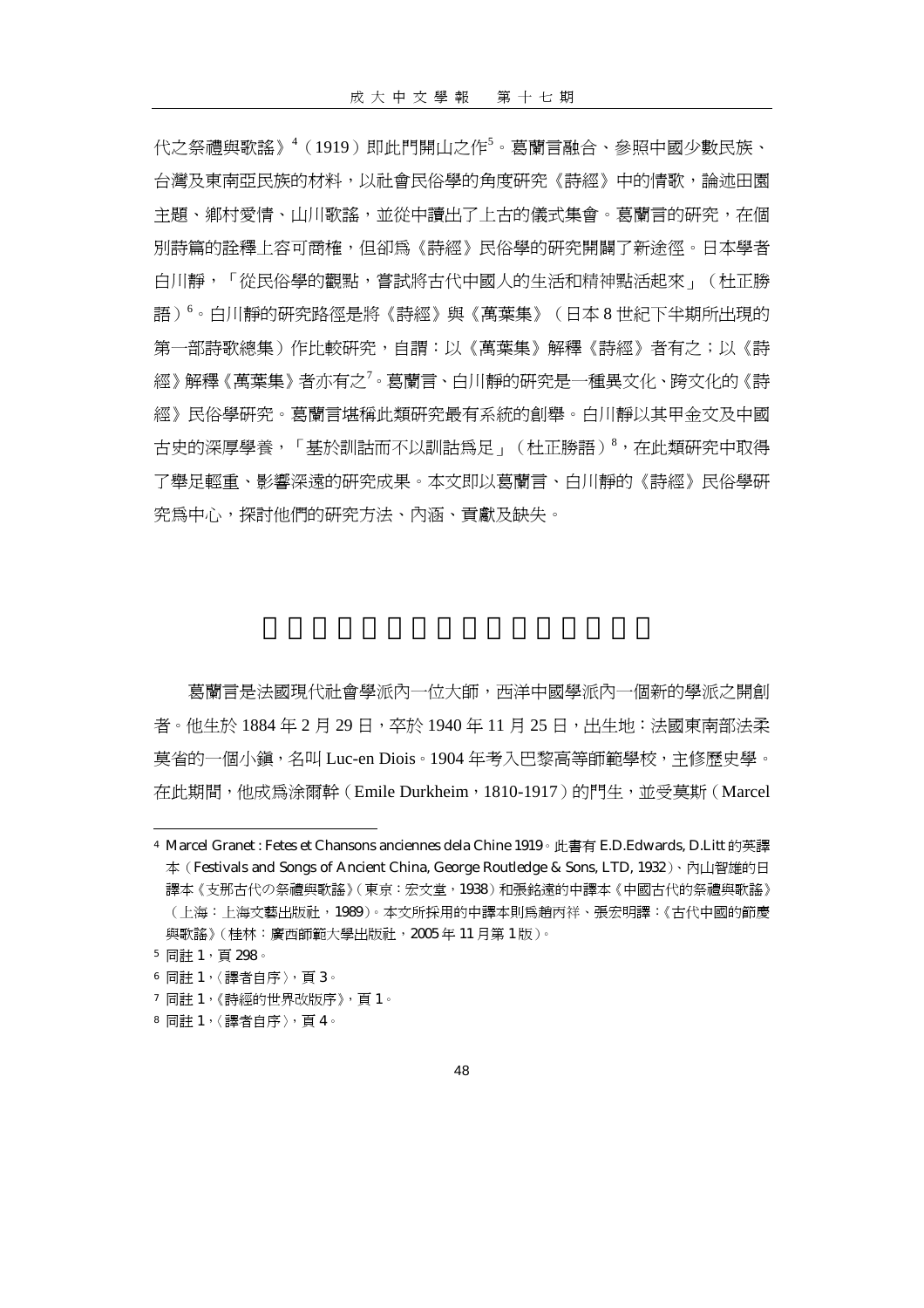Mauss,1872-1950 ) 的影響。1907 年考取高中歷史教員證書。他在巴黎高師畢業後, 因為得到狄愛爾基金會的資助,故未在中學教書,師從沙畹(Edouard chavannes, 1865-1918)研究中國學,共三年。1911 年到中國作實地調查與研究。1913 年回國, 在巴黎高等研究院繼沙畹任「遠東宗教」講座的研究主任。1914 年,被征從軍。1918 年,歐戰甫停,奉法國外交部之命,二次來中國。1919 年,回國後,仍在高等學術 院繼任前職。1920 年,在巴黎大學文學院獲博士學位。其博士論文有二:一曰《中 國古代節令與歌謠》,一曰:《中國古代之媵制》。同年,被聘為巴黎大學文學院 講師,主講「中國文化」。1922年,出版《中國宗教史概論》。1925年,任巴黎東 方語言專門學校「遠東史地」講座教授。1926 年,任巴黎中國學院校務長,代表著 作《中國古代舞蹈與傳說》亦於是年出版。另有《中國古代文化史》、《中國古代 思想史》及《中國古代之婚姻範疇與親族關係》三種著作<sup>9</sup>。

法國社會學派所說的社會學實與我們一般所說的社會學不很相同,反而與我們 所叫作的民族學或文化人類學,頗為相近。此在涂爾幹時已經如此。故一般講述民 族學史或人類學史者,無論其立場如何,均不能不對於涂氏學說予以相當的介紹。 涂氏以後,此種趨勢,更為顯明。莫斯所領導的法國社會學派已經改稱為法國民族 學派10。在此意義下,葛蘭言是一個社會學家,也是一個人類學家,但由於他研究 的領域大都集中在中國,也被認為是一個中國學學者(白川靜稱其為東方學學者)。

白川靜是日本東洋學大師。1910 年出生於日本福井縣,2006 年 11 月 1 日逝世。 他的生活很簡單樸素,不外書籍、著述、研究室和便當。畢業於立命館大學法文學 部,在立命館大學教授任上退休(1976), 退休後任名譽教授,一生不離立命館。 白川靜的文字學研究,不拘限於文字,而是以文字為基礎透視中國文字。譬如東洋 文庫出版《漢字的世界》,副題作「中國文化的原點」。全書共十二章,除第一章 「文字原始」之外,最主要的篇幅則討論巫王祝告、諸神靈異、原始宗教、祭祀聖

<sup>9</sup> 此段摘錄自:楊堃:《葛蘭言研究導論》,《社會學與民俗學》(成都:四川民族出版社,1997 年 3 月 1版),頁108-118。楊堃爲葛蘭言的中國籍學生,此文第二節「葛蘭言的學術背景」,對葛蘭言之師 承作了簡單的介紹。

<sup>10</sup> 參見同前註,頁 116。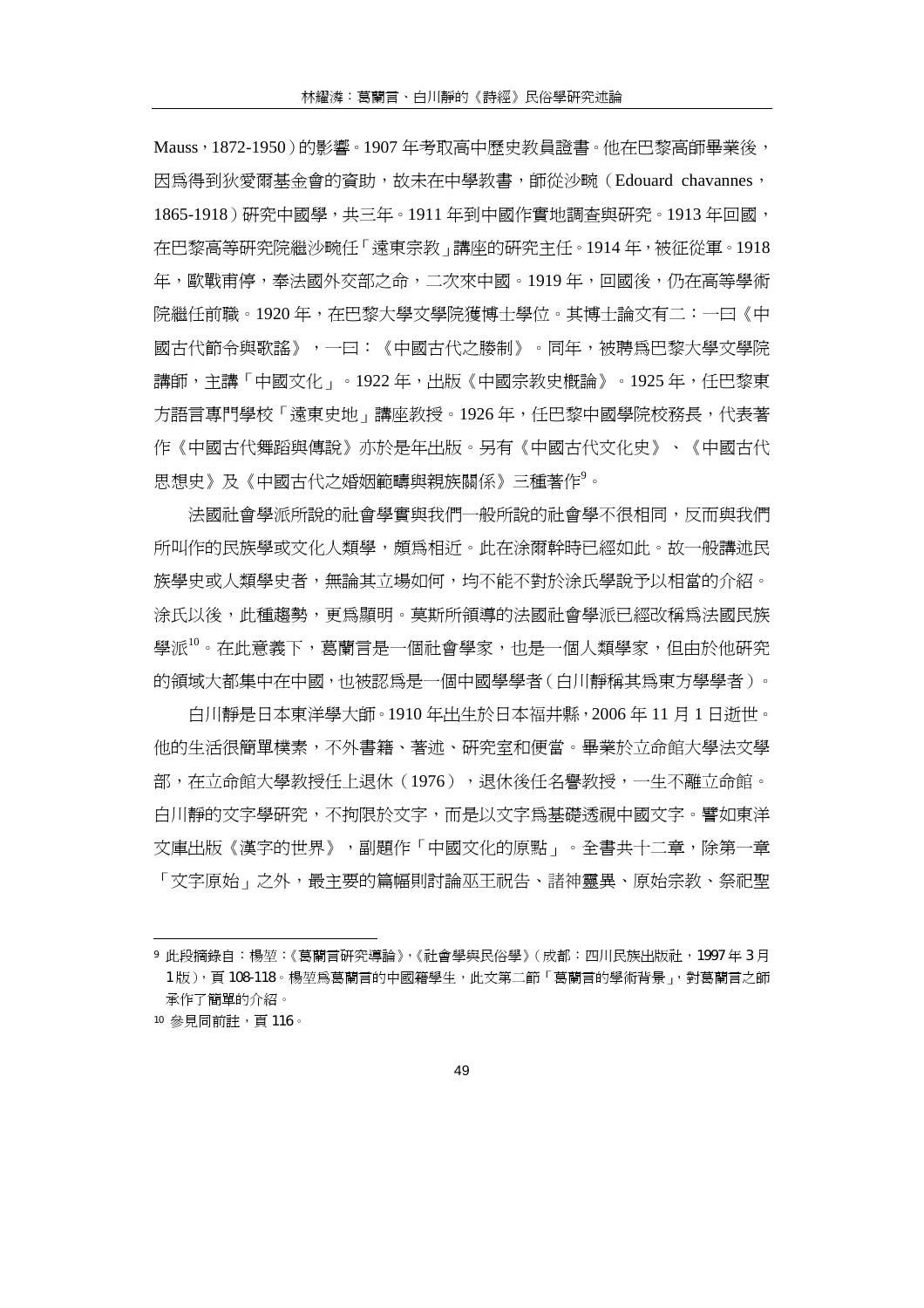地、言語有靈和生命思想等共七章,其次論現世社會如戰爭、刑罰、生產技術、家 族與情感等。這也可以看出白川靜所認識的中國古代文化是充滿著神異,早現與沂 代或中古截然不同的「古代」的氣氛,與《詩經的世界》可以相呼應。從這個觀點 看,他的其他著作,如《中國古代文化》、《中國神話》、《中國古代民俗》皆在 這個範疇中,即使《中國古代文學》也不例外,因為在第一冊他論《楚辭》是從神 話出發的。他的甲骨文成就主要見於《甲骨金文學論叢》,金文成就則表現在《金 文通釋》。《金文通釋》使他在金文學或青銅器學的地位與中國名家郭沫若、陳夢 家和唐蘭等並駕齊驅。《甲骨文的世界》著重於古代殷王朝的構造,《金文的世界》 則是一部殷周政治社會史。《文字逍遙》和《文字遊心》二書所收入的鳥、水與火 的民俗學,亦其學術風格的一貫表現,既是古文字的也是古民俗的"。白川靜又有 《初期萬葉論》(中央公論社)一書,乃基於他對日本文化的肯定而寫的。王孝廉 說白川靜的生活除了研究工作以外,還是研究工作,他不吸煙、不喝酒、不旅行、 不參加學會、不交際、不應酬。從青年到晚年,他的生命幾乎完全是在他的研究室 和講壇上渡渦的 $12$ 。

文化人類學(Cultural anthropology)產生於 20 世紀初葉,以人類社會中的行為、 信仰、習俗和社會結構為研究對象。最初在英國通常稱為社會人類學,在法國和德 國稱為民族學,其學科範疇相當廣泛,學科分支日趨細密,分化為民俗學、神話學、 民間文藝學等分支,其視野溝通古今,放眼世界,通過各民族文化的比較研究,探 討其共同性規律<sup>13</sup>。葛蘭言、白川靜的《詩經》研究,就是一種文化人類學(民俗 學)進路的研究,試圖復原《詩經》國風歌謠的「本來面目」。

<sup>11</sup> 此段主要摘自同註 1,杜正勝:〈我所認識的白川靜教授一譯本新版跋〉,頁 309-317。

<sup>12</sup> 白川靜著、王孝廉譯:《中國神話》(台北:長安出版社,1983年5月第一版), 頁 231。有關白川 靜的著作目錄及略歷,可參頁 235-237。另亦可參:〈白川靜博士論著目錄〉,白川靜著、范月嬌、 加地伸行合譯:《中國古代文化》(台北:文津出版社,1983年5月出版),頁 253-261。

<sup>13</sup> 夏傳才:〈國外《詩經》研究新方法論的得失〉,《文學遺產》2000年第6期,頁14-15。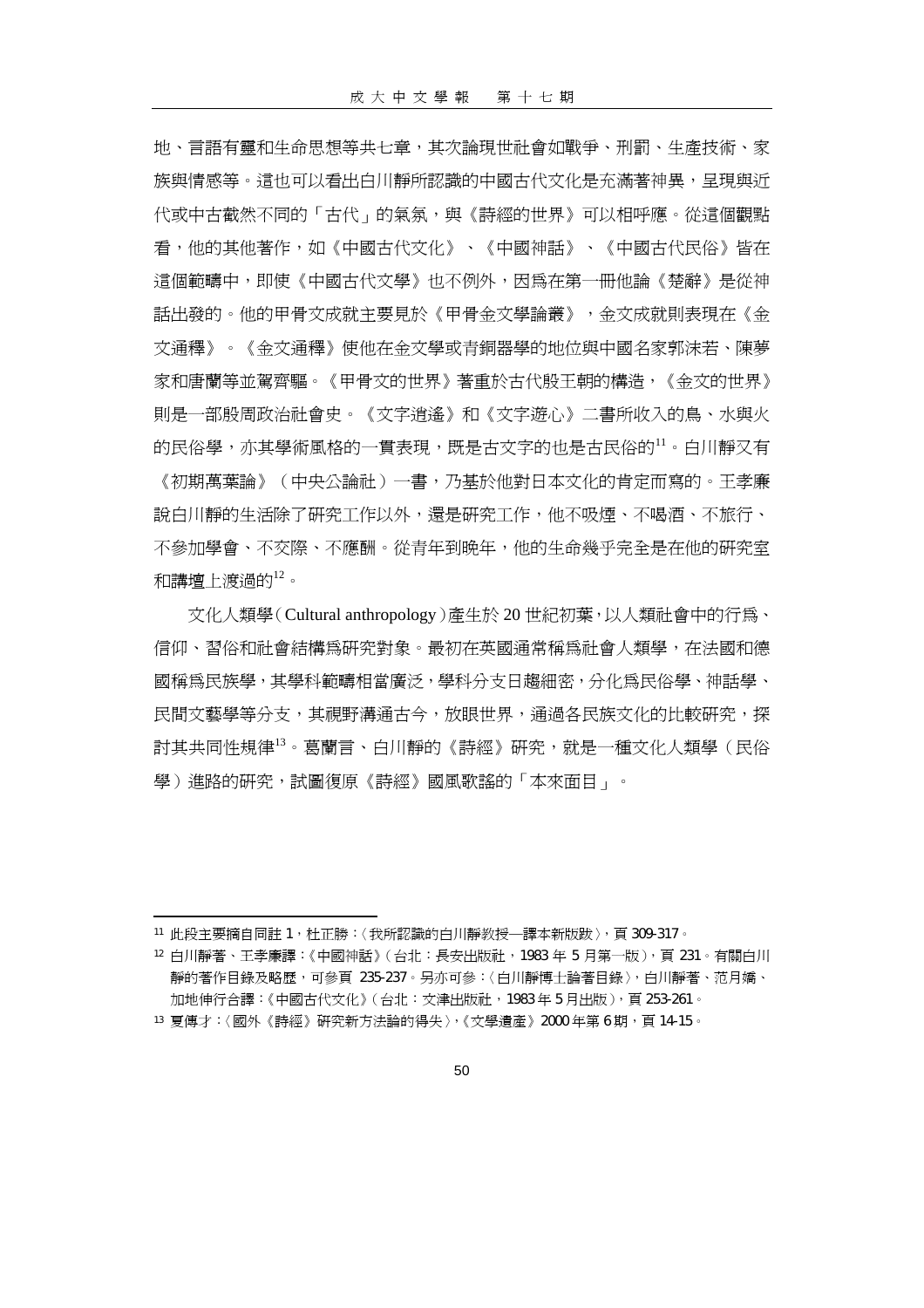1838 年和 1843 年愛德華‧比奧(Edouard Boit)的《詩經》專論,便已強調《詩 經》是「東亞傳給我們的最出色的風俗畫之一,同時可能是一部真實性最無可爭辨 的文獻」,「它以古樸的風格向我們展示了上古時期的風俗民情」,「《詩經》實 際上是中國最早的民歌。」1896 年,顧賽芬(Couvreur)在法文、拉丁文對照的《詩 經》全譯本序言中說:「《詩經》可能是最能向人們提供有關遠東古老人民的風俗 習慣和信仰方面資料的書。<sup>14</sup>」這些西方中國學的「《詩經》觀」,均只隻言片語, 提出嚴正有系統之專著者,當屬葛蘭言的《古代中國的節慶與歌謠》,以下分三小 節論述之。

葛蘭言的《詩經》民俗學研究,與傳統倫理、道德、教化觀點的《詩經》學相 較,進路完全不同,他對傳統象徵主義的解釋,多有批評。

葛蘭言說:

 $\overline{a}$ 

評注者們形成了一個團體,其成員的組成對詮釋的傳統原則有著決定性的意 義。這種詮釋著重於象徵的秩序,並且建立在一種公共正義(droit public) 理論之上;假定,政治行為與自然現象間存在著一種對應關係。我將證明, 這種對象徵主義(symbolisme)的偏愛(學者們感到這種偏愛對他們的束縛 就像職業道德對他們的束縛一樣),將他們引入了連他們自己有時也不得不 承認的荒唐境地之中<sup>15</sup>。

「學者們(而且是這方面的天才學者)竟然不能詮釋他們本族的語言,這究竟是怎 麼回事?他們都不僅僅是學者;在他們身上,官員的成分比文學愛好者的成分要更 多一些;他們把詩歌服務於政治倫理,因而沒有辦法承認詩歌來自民間。對政府官

<sup>14</sup> 參照王曉平:〈《詩經》文化人類學闡釋的得與失〉,《天津師大學報》1994 年第 6 期,頁 67-68。劉 自強:〈《詩經》民俗文化研究的歷史與現狀〉,《蘭州鐵道學院學報》(社會科學版)22 卷 2 期(2003 年4月)百105。

<sup>15</sup> 葛蘭言著、趙丙祥、張宏明譯:《古代中國的節慶與歌謠》,〈導論〉,頁 5。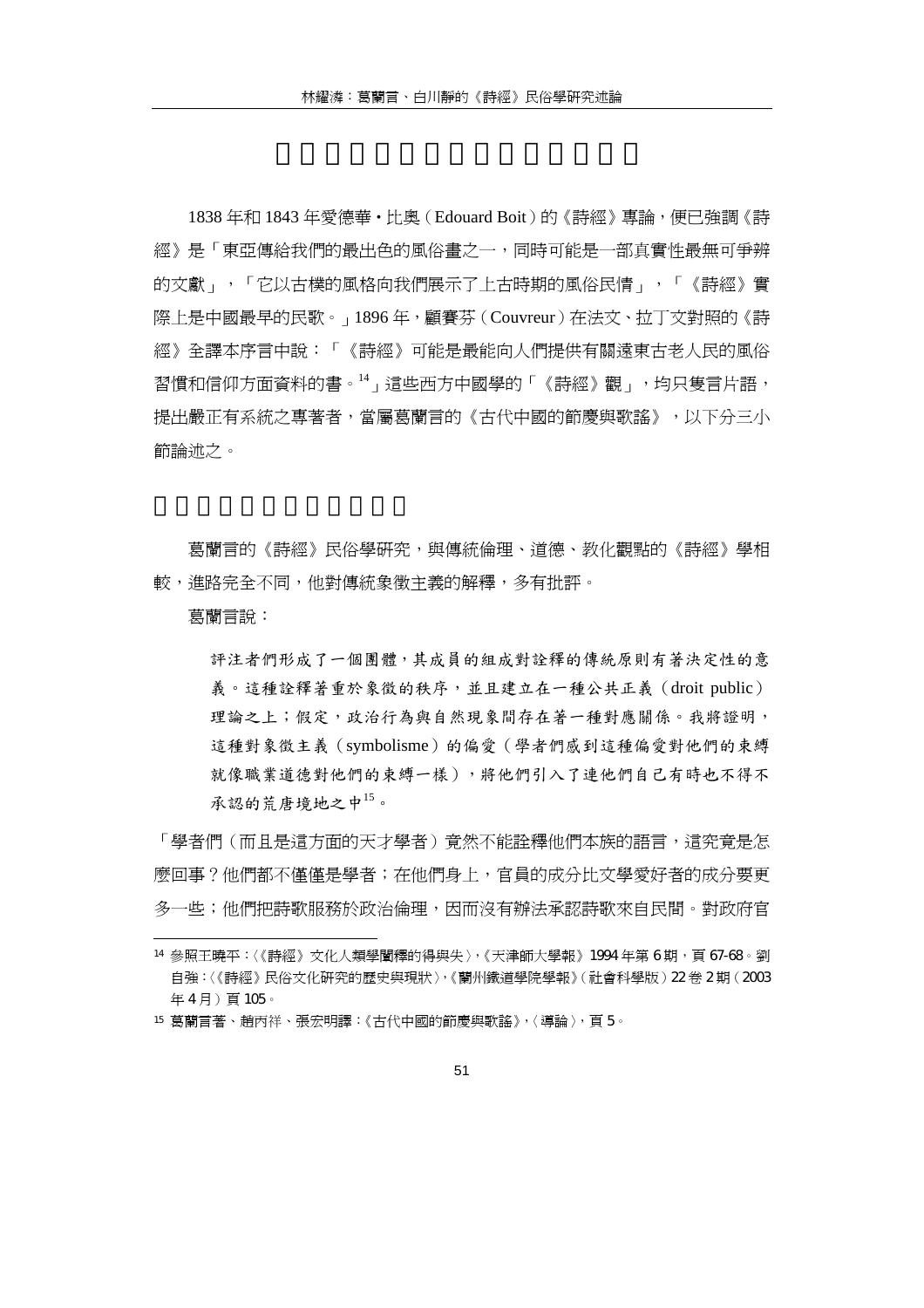員來說,道德責任的原則是源自上天的,而且,只要是德化遍及之地,都會理所當 然地認為是學者促成的。因此,用作道德教化的詩歌,只能是官方詩人的作品。<sup>16</sup>」 把詩歌服務於政治倫理,這是象徵主義形成的原因,因而只看到《詩經》的「官方 性」,不承認它的「民間性」。

這個有決定性意義的「評注者們團體」的起源又如何呢?葛蘭言首先從孔門開 始說起:

《詩經》最初在那些孔門嫡系弟子的學派中使用:在有見識的人中間探討政 治理論、道德訓誡和儀式規則─這就是後來被稱作「儒」的那批人。這些未 來的政府官員和儀式主持者,將《詩經》作為道德反省的主題,從而終有一 天,對該《詩經》文本的傳統注釋被固定下來。<sup>17</sup>

「目前,對《詩經》的解釋和對《左傳》的編纂都被認爲是孔子學派所爲」,而在 《詩經》中幾乎所有的詩歌在《左傳》中都有翻版,幾乎所有的詩歌也都能用《左 傳》中的事件來解釋。就這樣,《國風》歌謠本身就與歷史事件聯繫在一起,用來 說明道德哲學的準則和政治學的準則。《毛詩》(包涵〈序〉、〈傳〉)的解釋也 始於具有歷史的、道德的和象徵的特點。由其他版本的殘篇可以證實,這種注釋方 法很普遍。在漢代,象徵的注釋被人們普遍接受,從象徵形式中不但可以發現事實, 同時也可以發現褒貶觀念,甚至還能發現闡述道德判斷的實用方法。就這樣,象徵 主義的運用,使《詩經》成了一本教科書,屬於年輕人專用的倫理手冊一類。即使 那些情歌本身,只要不去掉對它們的諷喻性注釋,照樣有助於小子立德。由於多個 世紀以來,《詩經》一直服從於道德灌輸的目的,《詩經》的傳統注釋(這正是其 成為經典的原因),因此也就成為不可動搖的部分<sup>18</sup>。

在簡要敘述了政治的、道德的、歷史的象徵主義解釋學後,葛蘭言宣稱「讓我 們拋棄傳統的解釋吧,因為事實證明它會導致對原文的誤解」,這些解釋「絲毫也

<sup>16</sup> 同前註,〈導論〉,頁 6。

<sup>17</sup> 同前註,頁 2。

<sup>18</sup> 同前註,頁 2-4。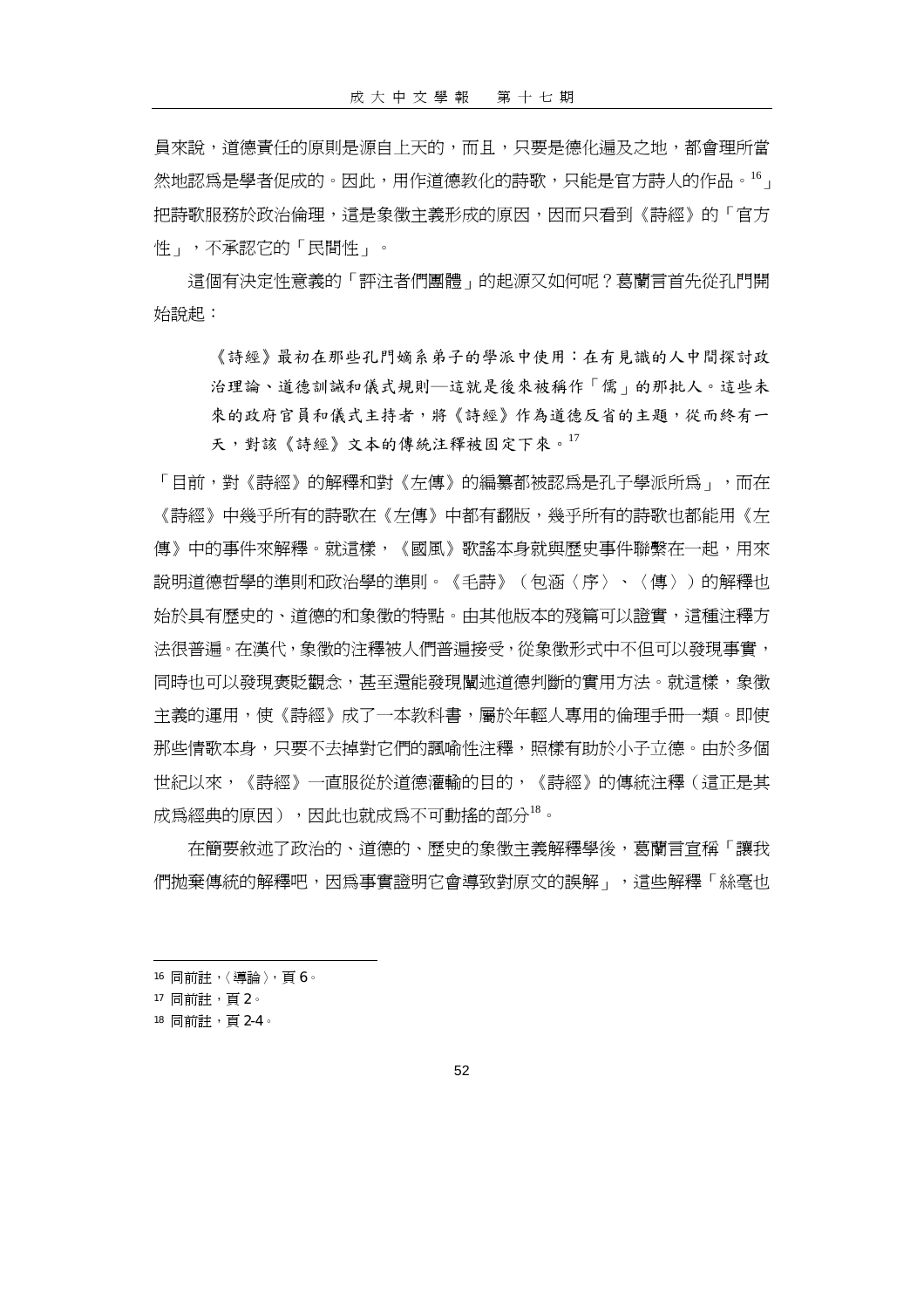不能深化對詩歌原義的理解<sup>19</sup>」。進而提出在閱讀《詩經》尤其是《國風》時,應 遵循的 16 條規則。筆者認為,其中四條尤其重要。葛蘭言說:

(1)無須關注經典的解釋及其各種殘留變體。只有當我們想要找出那些源 於《詩經》的儀式性用法時,它才是有用的,而絕對不能用來探索詩歌本身 的原始含義。

(2)忽略那些彰善詩歌與懲惡詩歌之間的公認差別。

(4)摒棄所有那些象徵解釋或暗示詩人「微言大義」的解釋。

(10)如果有必要求助於外在依據,那麼,與其選擇古典文本,還不如求助 於那些包含著民俗事實的東西,當然時代越早越好,但在必要時亦可選擇現 代的,這都是從遠東的文明競技場中借來的一它們作為公正思想或宗教思想 的結果,遭到歪曲的可能性是最小的20。

上引的第(1)、(2)、(4)條講的都是對傳統的、經典的象徵解釋的不滿。經典 的解釋只有在「想要找出那些源於《詩經》的儀式性用法時,才是有用的」,通觀 葛蘭言全書,絕大部分不同意傳統解釋,但在少數的地方也局部採納傳統解釋,這 些下文將會提及。第(10)條是一種民族學、文化人類學的眼光,這也是葛蘭言《詩 經》研究的重要方法。

葛蘭言的親授弟子楊堃(1901- )認爲,葛蘭言的方法論,一言以蔽之,即社 會學分析法,而社會學分析法亦是一種比較的方法,因為沒有比較,不能生出說明 來。楊堃說:

新派學者因為處處看到文化的全體性,故僅在社會模式相同或本屬同一文化 領域內的社會事實,始相比較。譬如葛蘭言之研究中國文化,他本可利用《金 枝》與《社會學年刊》,在民族學內尋到極多資料,以資比較,然而他卻始 終不肯利用。其次,在中國文化的周圍,曾與中國文化發生過密切關係,可

<sup>19</sup> 分別見於同前註,〈導論〉頁 6 及頁 3。

<sup>20</sup> 同前註,頁 13-16。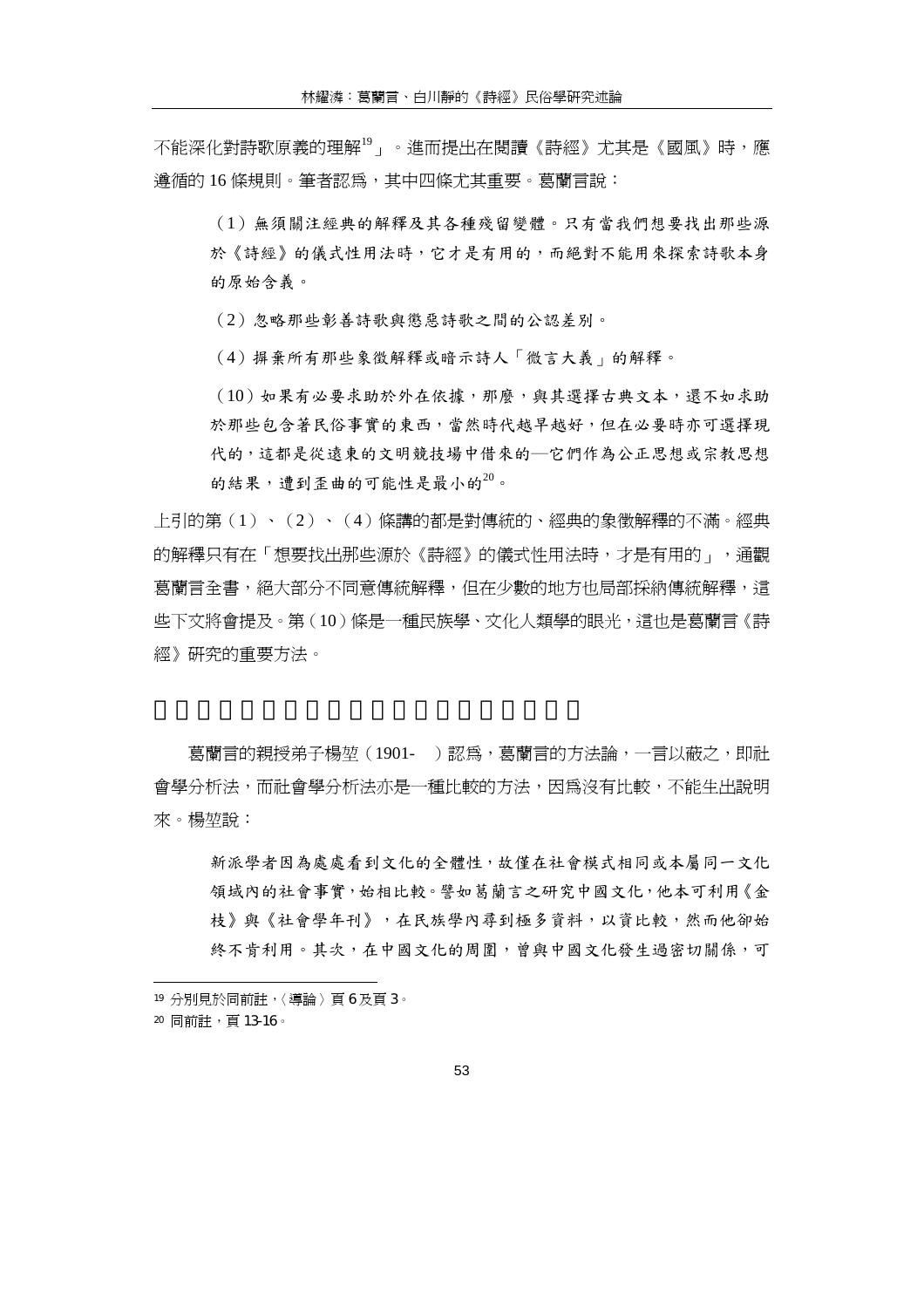稱作中國文化之「親屬文化」者,其親屬關係最近的約有兩枝:一為在語言 學內同屬於「漢藏語系」的西南各民族;一為在北太平洋領域內的東北各民 族。此外,尚有屬於澳亞語系的各民族,亦曾與中國文化發生過親屬的關係。 故這些文化全是大的中國文化領域以內的各種文化,同屬於一個文化的集 團。其社會模式均大致相同,故可用作比較的對象。惟比較的目的,是在乎 幫助所研究的事實之分析,絕不是先有成見,然後尋求例證。並且就是這樣 的資料,亦是以少用為妙,而用時亦需要特別謹慎,存有戒心。譬如葛蘭言 在《中國古代節令與歌謠》一書內,凡屬於這樣的資料,均被他列在附錄, 未入正文;⋯⋯。<sup>21</sup>

楊堃上面的說法,可以視為葛蘭言第 10 條規則的有力補充。無論社會學分析法或比 較法,均涉及史料的選擇,如《中國古代節令與歌謠》的目的,是要證明「想認識 中國古代宗教的一些事物,並非是不可能的」,他乃選擇《詩經》的愛情詩,作為 研究的對象。而他的理由則是認為《詩經》乃是一種最古的文獻。從《詩經》中可 以正式進入到中國宗教的古老型態22。「《詩經》中那些情歌的文獻價值,是可以 相當準確地判定的。這是我選擇《詩經》的首要原因。這種價值與上古中國社會的 最高秩序有著直接的關係;這才是選擇的主要原因。<sup>23</sup>」

葛蘭言選擇史料時,所表現的一般傾向,有二點值得注意:

(1)葛蘭言認為中國古代的文化是一種富有宗教性的文化。故他在選擇史 料時,總是選擇富有宗教性或神話性的史料。

(2)葛蘭言在選擇史料時,對於民族學內的資料雖說是極力避免,不肯濫 用。然而他對於中國文化本部內民俗學方面的資料,卻極為重視,而予以充 分的利用。這在他的一切著作中全很明顯,一望而知<sup>24</sup>。

「從遠東的文明競技場借來的」、「中國文化本部內民俗學方面的資料」即可稱作 中國文化之「親屬文化」者,這些或亦可稱「東亞文化圈」(「漢字文化圈」或「儒

- <sup>23</sup> 同註 15,〈導論〉,頁 4-5。
- 24 同註 9, 百130。

<sup>21</sup> 同註 9,頁 121-122。

<sup>22</sup> 同註 9,頁 129。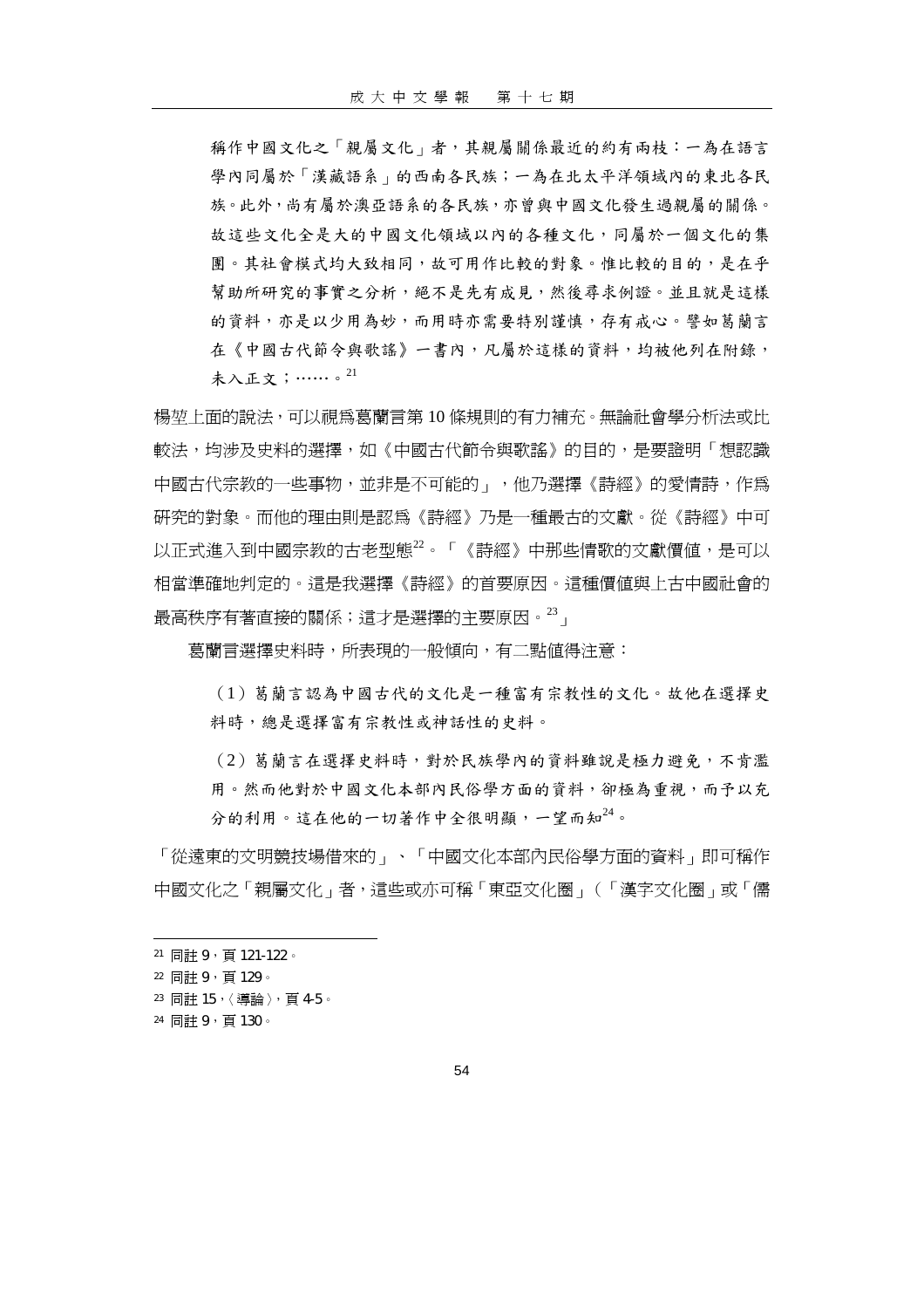家文化圈 | )的區域,在葛蘭言眼中「本屬同一文化領域 | ,其從上古沿襲而來的 宗教與習俗,可作為比較研究的參照。《古代中國的節慶與歌謠》中處處可見這種 研究意識。

葛蘭言的《詩經》研究從上古的儀式集會入手。從本質上說,上古的節慶是季 節性的。這些節慶是和諧(concorde)的節慶,人們通過它們在社會中同時也在自 然界中確立良好的秩序。它們都在山川的神聖地帶舉行。通過考察那些包括在統治 者舉行的山川祭祀中的表現,葛蘭言說明:這些節慶被賦予的力量來自對聖地的崇 拜,因為它們以前曾是社會公約(pacte social)的傳統象徵,而這種社會公約正是 土著共同體(communaute)在他們的季節集會上所要頌揚的對象。簡而言之,這些 節慶由各種競賽(joute)組成,這些競賽都伴有對抗性的、即興的口頭對詩。從這 些詩賽所表達出的情感,可以看到,這些儀式競賽被用來作為一種粘合個體間的和 集團間的友誼的手段。在春季節慶裡,通過兩性對抗的競賽和共同的約婚禮,那將 各個地方集團結合進一個傳統共同體的聯盟會得到強化。通過分析中國上古的愛情 情感和愛情歌謠中所表現出來的非個人特徵,我們將看到這是如何成為可能的,即 這些節慶的本質特徵是性愛儀禮的活動,它們絕不是無秩序的場合(除了較晚的時 期)25。以上就是《古代中國的節慶與歌謠》一書的內涵提要。葛蘭言以《詩經》〈國 風〉的情歌(有少數〈小雅〉的詩)爲分析的切入點,認爲它們都是上古青年男女 在節慶上的對歌,這些對歌是即興創作,最後完成約婚禮。這些節慶是一種性愛儀 禮的活動,是一種社會公約,沒有什麼道德不道德的問題,基於這種認知,傳統的 美刺諷諭說,將情歌與文王之化、后妃之德及歷史人物、事件牽扯在一起的龐大詮 釋系統,全變成無意義的說明。葛蘭言的這種文化人類學(民俗學)的研究淮路, 為《詩經》學研究開啟了無數的新視窗。

葛蘭言的書分成兩大部分論述,一為:《詩經》中的情歌,一為:古代的節慶。

 $\overline{a}$ <sup>25</sup> 參照同註 15,〈導論〉,頁 8。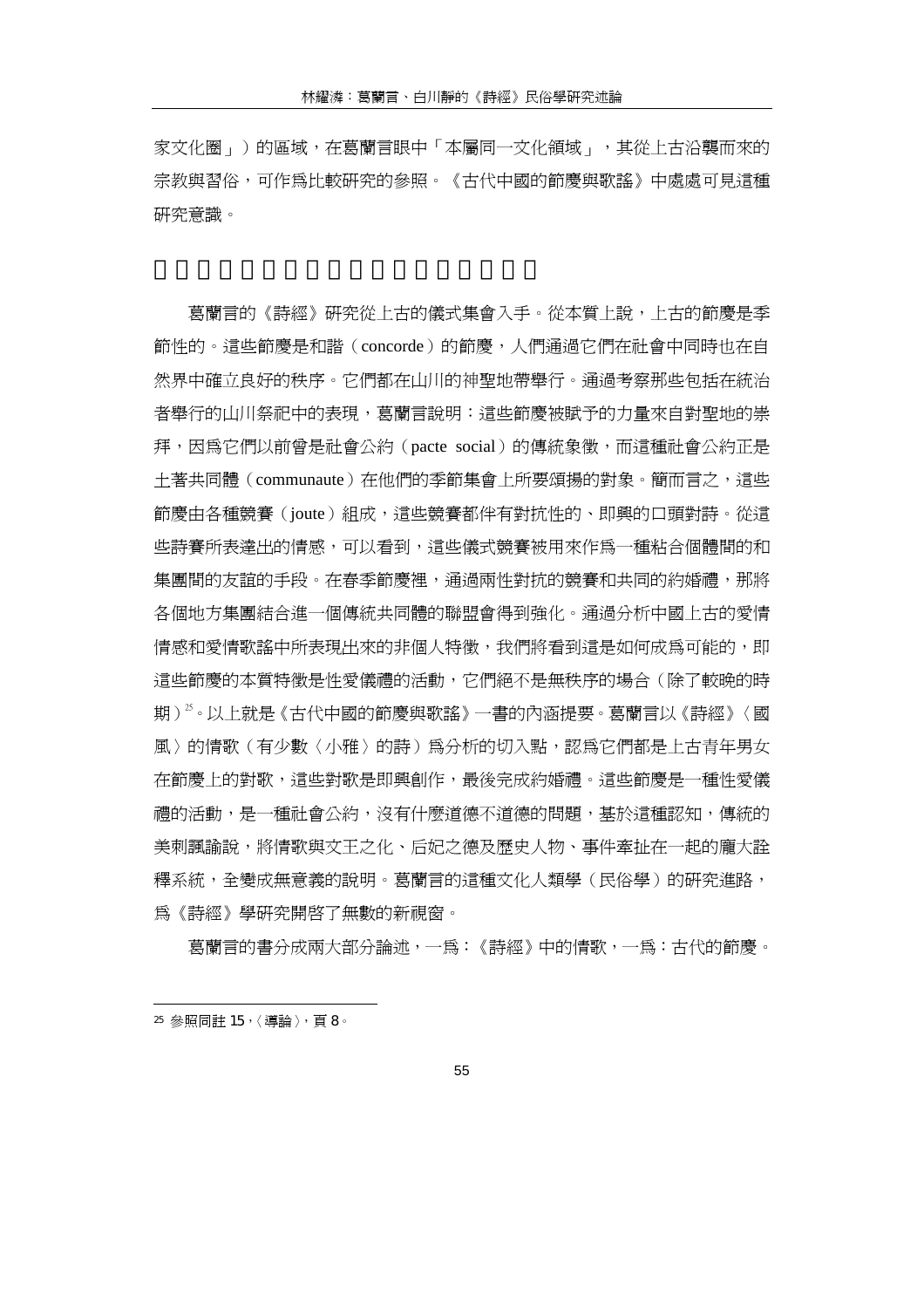另有附錄一是關於〈行露〉的注釋、附錄二是關於〈蝃蝀〉的注釋、附錄三是民族 學注釋。第一大部分又分三部分:簡短描述自然界主題的「田園主題」計 21 首,這 些歌謠的詩藝是和自然習俗密切相關的;「鄉村愛情」計 22 首,這些詩歌是舞蹈者 集團中創作出來的;「山川歌謠」計 28 首,這些詩歌都以到山丘或河邊遠足爲主題。 另外不納入上述部分的有〈桃夭〉、〈隰有萇楚〉二首,此二首或可歸入「田園主 題 – ,因葛蘭言以它們為例說明他的詩篇分析方法,故未納入任何一部分。第二大 部分則以《邶風·擊鼓》為例,分析婚約和友好盟約。共計 74 首詩是葛蘭言書中主 要的分析對象。這樣分類在論述上有其方便,但它們的主題卻非截然劃分的,各部 份均包涵植物的生長、訂婚的歌謠、結婚歌、集會、收穫、邀請、約會、幽會、對 歌、節慶等主題。

葛蘭言是《詩經》民俗學研究的開創性大師,所涉層面廣大,本文實無法加以 細論,僅能舉數例說明。

《檜風・隰有萇楚》云:

隰有萇楚,猗儺其枝,夭之沃沃,樂子之無知。隰有萇楚,猗儺其華,夭之 沃沃,樂子之無家。隰有萇楚,猗儺其實,天之沃沃,樂子之無室。26

《序》:「〈隰有萇楚〉,疾恣也。國人疾其君之淫恣,而思無情慾者也。」據毛 萇的注釋,檜侯墮落了,其子民也承受著相當的苦難。因此,他們希望能萇楚那樣 無知無覺,從而少感受些痛苦。「不想有自己的家庭!這是多麼的反常啊!持有這 種觀念的人們,該是生活在多麼邪惡的統治者之下啊!確實,如果一個人既無情感 也無須照顧家庭的話,邪惡時代的苦難的確要相對更容易忍受……但是,哪位王侯 在細思這首萇楚之詩後,仍會惡毒到將子民逐入如此絕望的境地呢?簡言之,這都 不過是那個『微言大義』的詩人兼象徵主義者希望在〈隰有萇楚〉中暗示的思想罷 了<sup>。27</sup>」這是傳統美刺觀點所解釋的詩義,葛蘭言認爲,這首詩的確解應該是:

它與邪惡的檜侯毫無關係:它不過是一首訂婚歌而已。在這首歌的一章中,

<sup>26</sup> 《毛詩正義》,頁 264,《十三經注疏本》(台北:藝文印書館)。

<sup>27</sup> 同註 15,頁 10。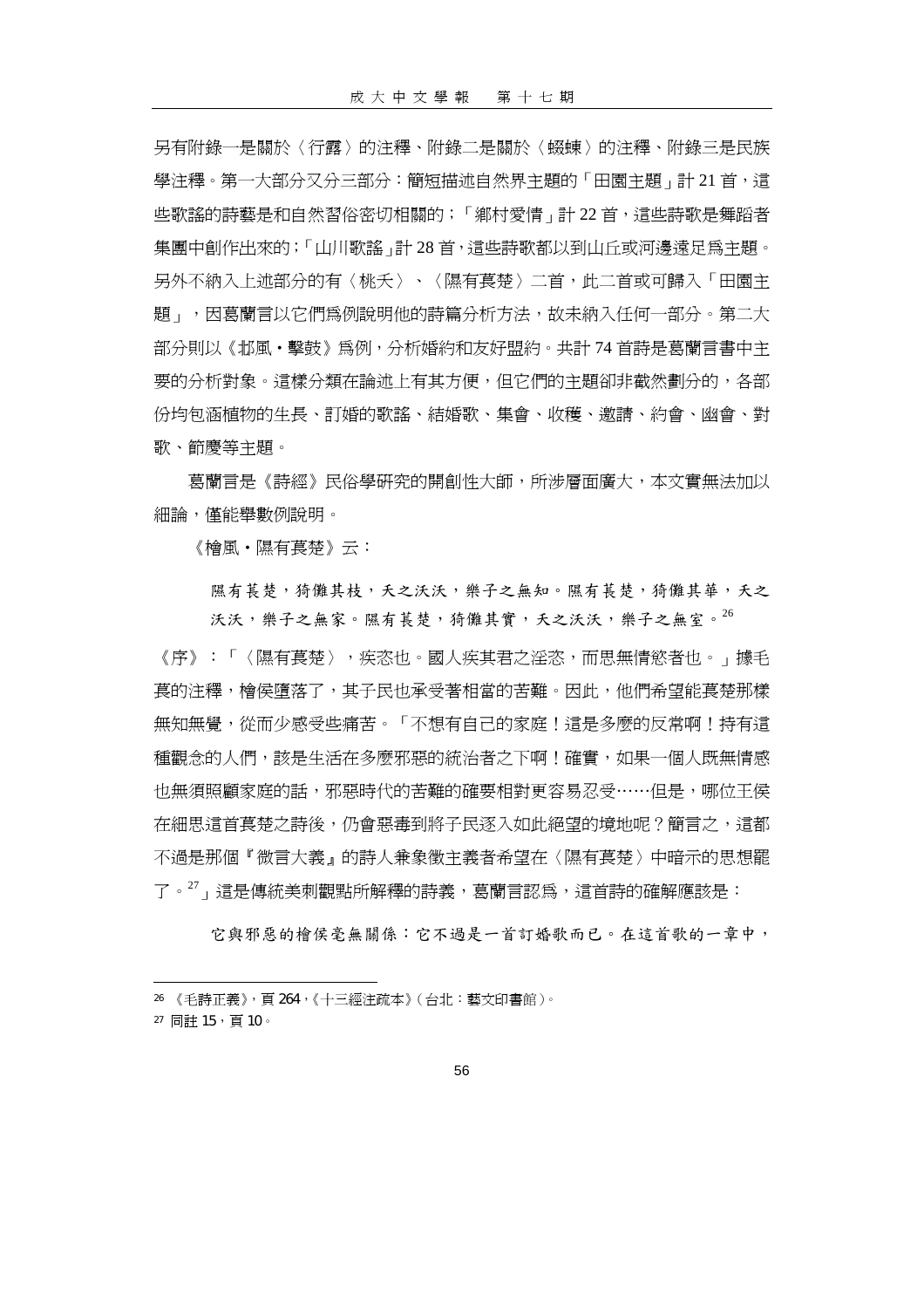女子用歌聲表達了自己對她選中的年輕人沒有與他人訂婚的喜悅,而輪到那 個年輕人時,他也唱出了同樣的心聲;不過,兩個人都要唱第一章,而且毫 無疑問,他們還要合唱:「儂無朋友(connaissance),我多麼高興!(樂子 之無知)」<sup>28</sup>

這首詩關鍵處在於「無知」之「知」作何解?朱熹把「知」解作感情,「嘆其不如 草木之無知而無憂也。<sup>29</sup>」傳統的象徵主義解釋都是這樣的解法。葛蘭言從《鄭箋》 找到了有力證據,《鄭箋》:「知,匹也。疾君之恣,故於人年少沃沃之時,樂其 無妃匹之意。」又:「無家,謂無夫婦室家之道。<sup>30</sup>」葛蘭言以「夫婦室家之道」 為「性關係」。《正義》曰:「知,匹也。《釋詁》文。下云:無家無室。故知此 宜為匹也。<sup>31</sup>」葛蘭言沒有提到《正義》與《釋詁》,否則將更有證據,但援引《鄭 箋》對「知,匹也」的解釋也就足夠了。在這裡,符合葛蘭言 16 條規則中的第 1 條。(見上文)就這樣,葛蘭言找到了〈隰有萇楚〉的原義,它是一首訂婚的歌謠, 主題是:植物生長以及山谷中的邂逅。

《召南‧鵲巢》云:

維鵲有巢,維鳩居之。之子于歸,百兩御之。維鵲有巢,維鳩方之。之子于 歸,百兩將之。維鵲有巢,維鳩盈之。之子于歸,百兩成之。32

這是一首結婚歌,主題:鳥,新娘的馬車。鵲是預示好兆頭的鳥,稱「喜鵲」,通 常與結婚的觀念聯繫在一起。在《牛郎織女》中,織女隨喜鵲渡過天河。《風俗記》: 「女織七夕當渡河使鵲爲橋。」年輕人節慶的基本儀禮在今天我們這個時代仍然以 星辰神話即織女故事的形式流行於遠東地區。在中國和日本,女性要向織女星乞巧、

求子。在一年當中,織女都生活在銀河對岸,渦著孤獨的勞動生活,而到了 7 月 7 日這天,這個天上的少婦,就像一個農婦終於熬夠了日子一樣,要渡過天河,去與

<sup>28</sup> 同前註,頁 12。

<sup>29</sup> 朱熹:《詩集傳》(台北:台灣中華書局,1991 年),頁 86。

<sup>30</sup> 同註 26。

<sup>31</sup> 同前註。

<sup>32</sup> 同前註,頁 46。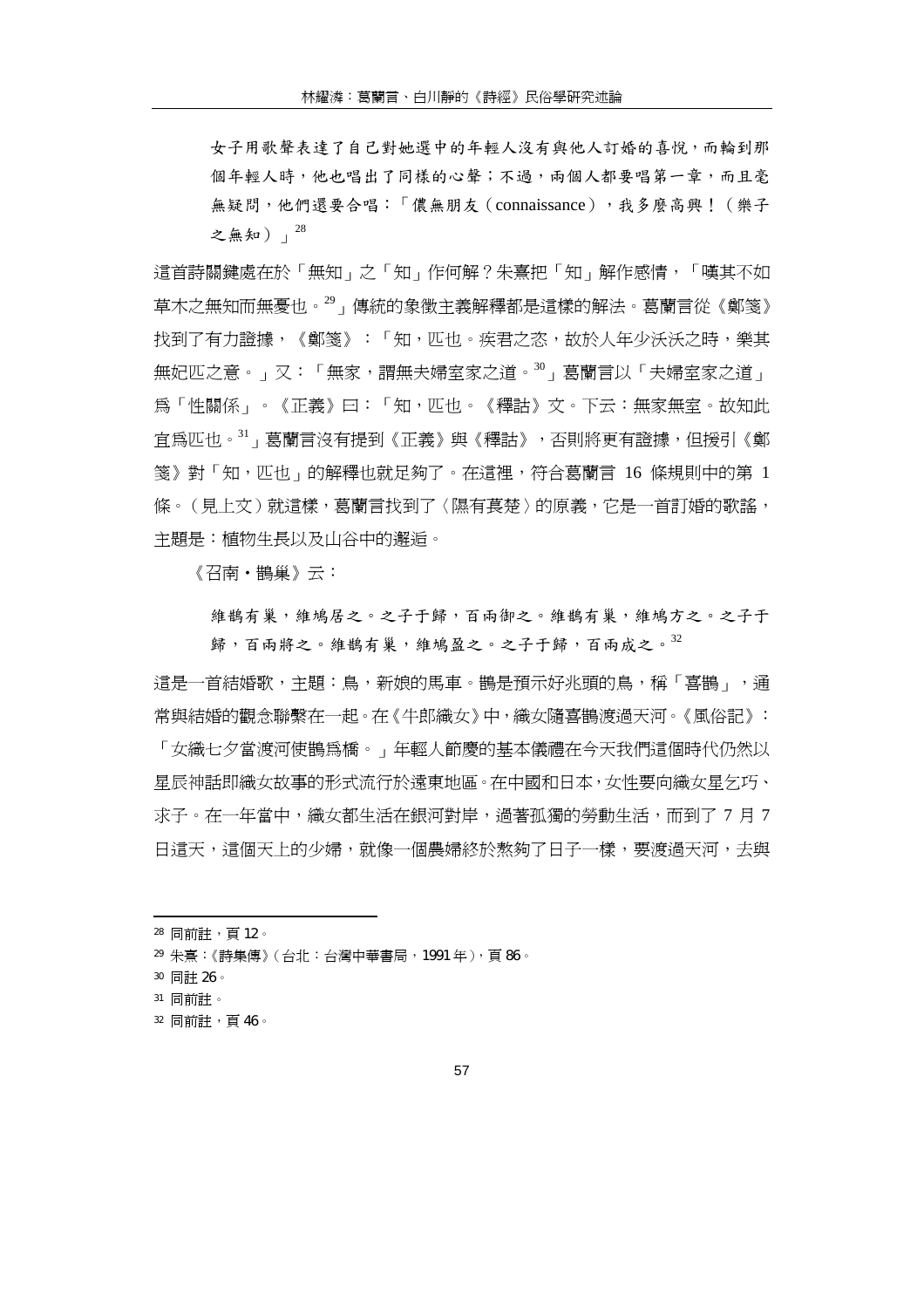牽牛(牛郎)相會33。民俗具有傳承性特徵,也具有擴散性特徵,葛蘭言此處論述 顯現民俗傳承跨領域的一面<sup>34</sup>。

《召南‧摽有梅》云:

摽有梅,其實七兮。求我庶士,迨其吉兮。摽有梅,其實三兮。求我庶士, 迨其今兮。摽有梅,頃筐塈之。求我庶士,迨其謂之。<sup>35</sup>

這是一首收穫的歌謠。主題:邀請。春天是結婚季節。梅子季節過後已經可以結婚 的男女,要等待下一個春天的到來,屆時他們不需要任何的結婚儀式,就可以主動 地婚配,以繁衍國家的人口(《鄭箋》引自《周禮‧地官‧媒氏》)。「楳」與「媒」 諧音。波尼法西(Colonel Bonifacy)告訴葛蘭言說,在蠻子(Man)的詩歌中,梅 子樹(或者梅子樹的花)是童貞的象徵。這一條民俗學材料如下:婚禮歌(Man quan coc)

耳聞歌聲見伊人,席上栓著四福錢,席上栓著四福錢,四福之上又有梅。<sup>36</sup> 《鄭風‧子衿》云:

青青子衿,悠悠我心。縱我不往,子寧不嗣音?青青子佩,悠悠我思。縱我 不往,子寧不來?挑兮達兮,在城闕兮。一日不見,如三月兮。37

主題:鄉村中的分離。提到了歌謠和幽會。比較台灣客家戀歌,〈山歌選〉:

情妹不理別喪氣!有山就會有洼地,有谷就會有積水,這邊不行走那邊。38 《鄭風‧將仲子》云:

將仲子兮,無踰我里,無折我樹杞。豈敢愛之?畏我父母。仲可懷也,父母 之言,亦可畏也。

 $\overline{a}$ 

38 參照同註 15,百 56-57、百 250。

<sup>33</sup> 參照同註 15,頁 23-25、頁 208。

<sup>34</sup> 有關民俗傳承論,可參烏丙安:〈民俗傳承論〉,《民俗學原理》(瀋陽:遼率教育出版社, 2001年1 月第 1 版),頁 278-326。

<sup>35</sup> 同註 26,頁 62-63。

<sup>36</sup> 參照同註 15,頁 36-37、頁 242。

<sup>37</sup> 同註 26, 百 179-180。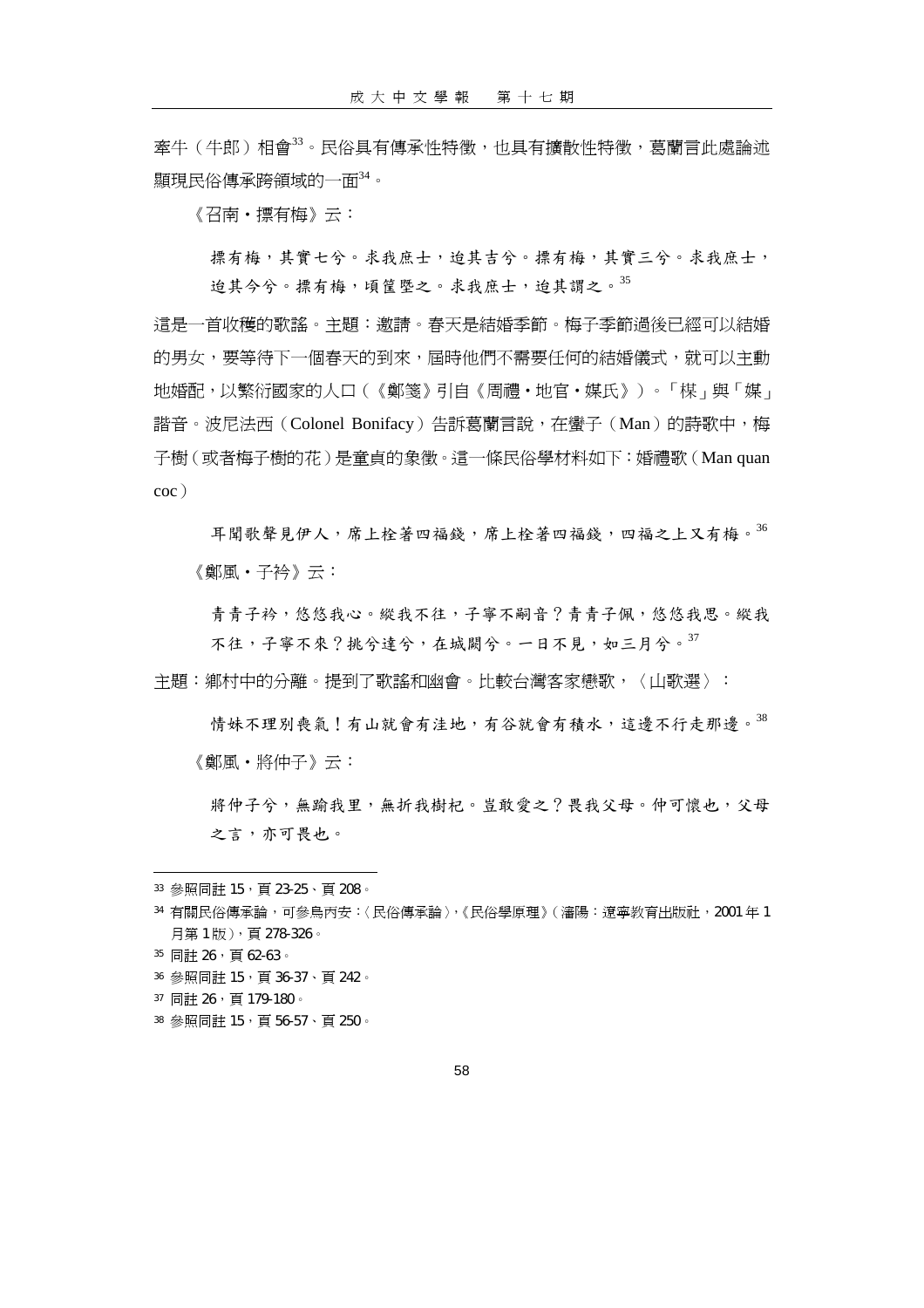將仲子兮,無踰我牆,無折我樹桑。豈敢愛之?畏我諸兄。仲可懷也,諸兄 之言,亦可畏也。

將仲子兮,無踰越圍,無折我樹檀。豈敢愛之?畏人之多言,仲可懷也,人 之多言,亦可畏也。39

《序》云:「〈將仲子〉,刺莊公也。不勝其母以害其弟,弟叔失道而公弗制,祭 仲諫而公弗聽。小不忍以致大亂焉。」按《毛傳》:「仲子,祭仲也。」按《鄭箋》: 「祭仲驟諫,莊公不能用其言,故言請固拒之;無踰我里,喻言無干我親戚也;無 折我樹杞,喻言無傷害我兄弟也。」《毛傳》和《鄭箋》「之」是指段(惡弟)。 「仲可懷也」解作:「仲子之言,可私懷也。我迫於父母之言,不得從也。」「諸 兄」《毛傳》解作「公族」。如此這般,形成《毛傳》、《鄭箋》的象徵主義解釋。 這是把民謠用作諫言的一個極好例子。一個專有名詞「仲」(極其普通的一個)使 這種應用成為可能。其實這首詩的主題是:(在女子的村莊裡)幽會,(女子擔心 她的父母;約會的時間)。里,村落。25 家為一里。歌謠表明這個村子住的都是女 子所在家族的族人;家族單位也是地域單位和地方集團。注意籬笆和圍牆。戀人來 自外面,來自另外的村子:外婚制<sup>40</sup>。

外婚制的遺留在《詩經》中尚可找到數首。《衛風‧竹竿》:「豈不爾思?遠 莫致之。」寫的是外族婚規定的隔離。《召南‧草蟲》:「喓喓草蟲,趯趯阜螽。」 《鄭箋》:「草蟲鳴,阜螽躍而從之,異種同類,猶男女嘉時,以禮相求呼。」注 意這種對外婚制的暗示。《齊風‧南山》:「蓺麻如之何?衡從其畝。」「畝」溝 的南北和東西交叉象徵著兩個不同家族的交叉(外婚制)<sup>41</sup>。Melennan, F.氏對規定 擇偶只限於團體之內者稱其為內婚制(endogamy);對個人的配偶須向團體外尋覓 的,稱為外婚制(exogamy)。此之所謂團體,乃指家族、氏族等血緣團體,或指 部落階級等非血緣團體<sup>42</sup>。葛蘭言因具有文化人類學的眼光,因此在上述《詩經》

<sup>39</sup> 同註 26,頁 161-162。

<sup>40</sup> 參照同註 15,頁 60-61。

<sup>41</sup> 參照同前註,頁 80、102、111。

<sup>42</sup> 見劉其偉編譯:《文化人類學》(台北:藝術家出版社,1991年7月初版,1994年11月再版),百 166。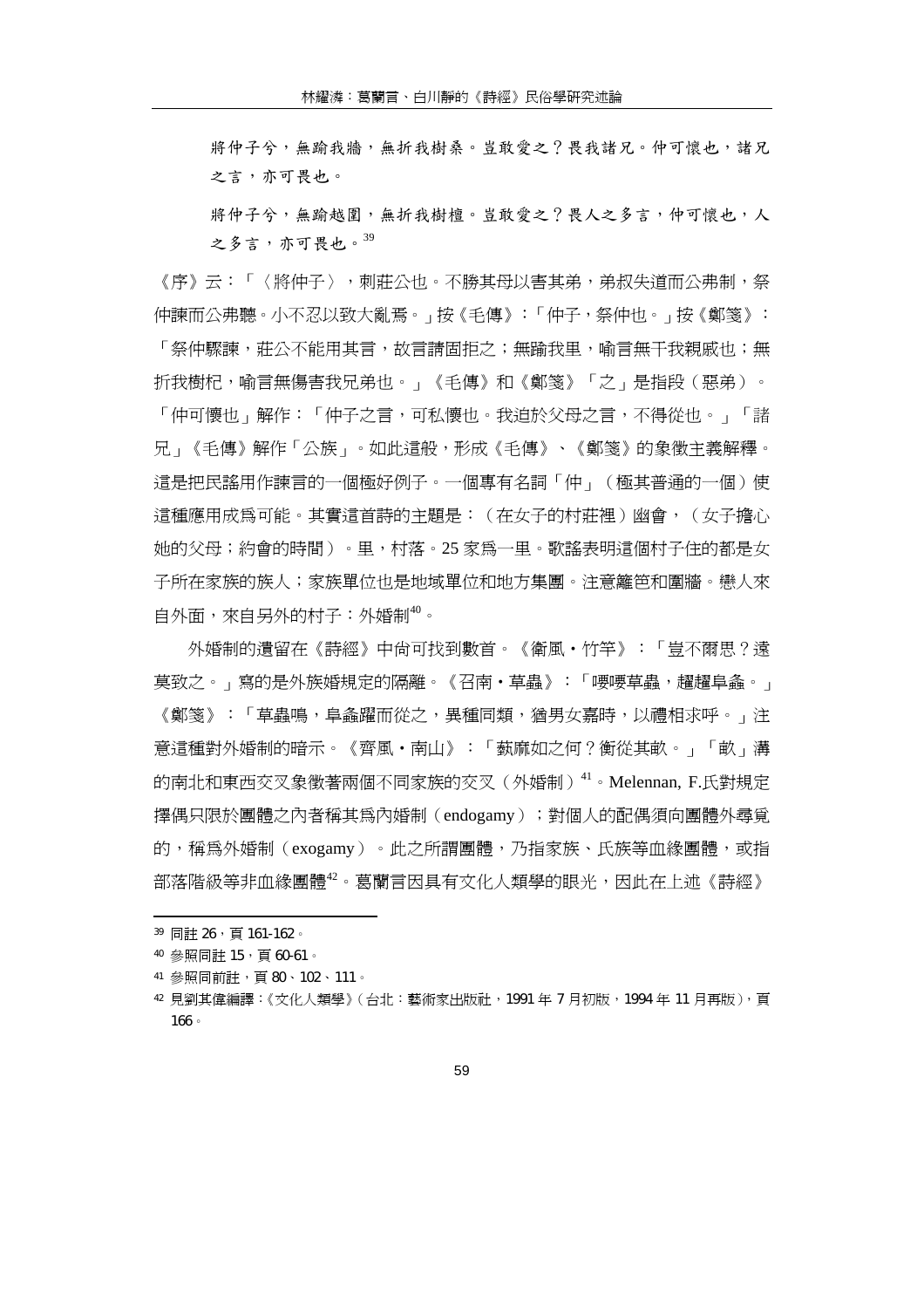篇章中看到了「外婚制」的婚姻制度。

在拉祜人中間,「未婚的男女青年們……在山上唱歌,但這時男子一定不能是 女子同村之人」。據波尼法西的看法,這是早期外婚制的遺留。由他們的歌謠可以 知道,拉祜女子將她們的戀人看作陌生人。

此地從未見生人,這個生人從哪來?這個生人好迷人,我們歌唱祝福他。這 個生人哪裡來?他是從河那邊來?見過幾多河與地?穿過幾多深水河?翻 山涉水多英武!

在越南東京的玀玀人當中,也實行同樣的外婚制法則,他們的歌謠表明,這是天經 地義的。

男子:

……

美麗姑娘從哪來?

姑娘家住在何方?

我雖從未見你面,

如今一見我傾心。

女子:

……

你的言語最動人, 你的心思我明白。 若是真堪做我夫,

先讓我來看真切。43

上引拉祜人的情歌的主題是:外婚制、渡河、登山。玀玀人的情歌主題是:外 婚制,對歌。這些都是「東亞視野」民俗學材料的比較。

《鄭風‧溱洧》云:

 $\overline{a}$ 

溱與洧,方渙渙兮。士與女,方秉蕳兮。女曰觀乎?士曰既且。且往觀乎?

43 參照同註 15,頁 133-134、頁 243-244。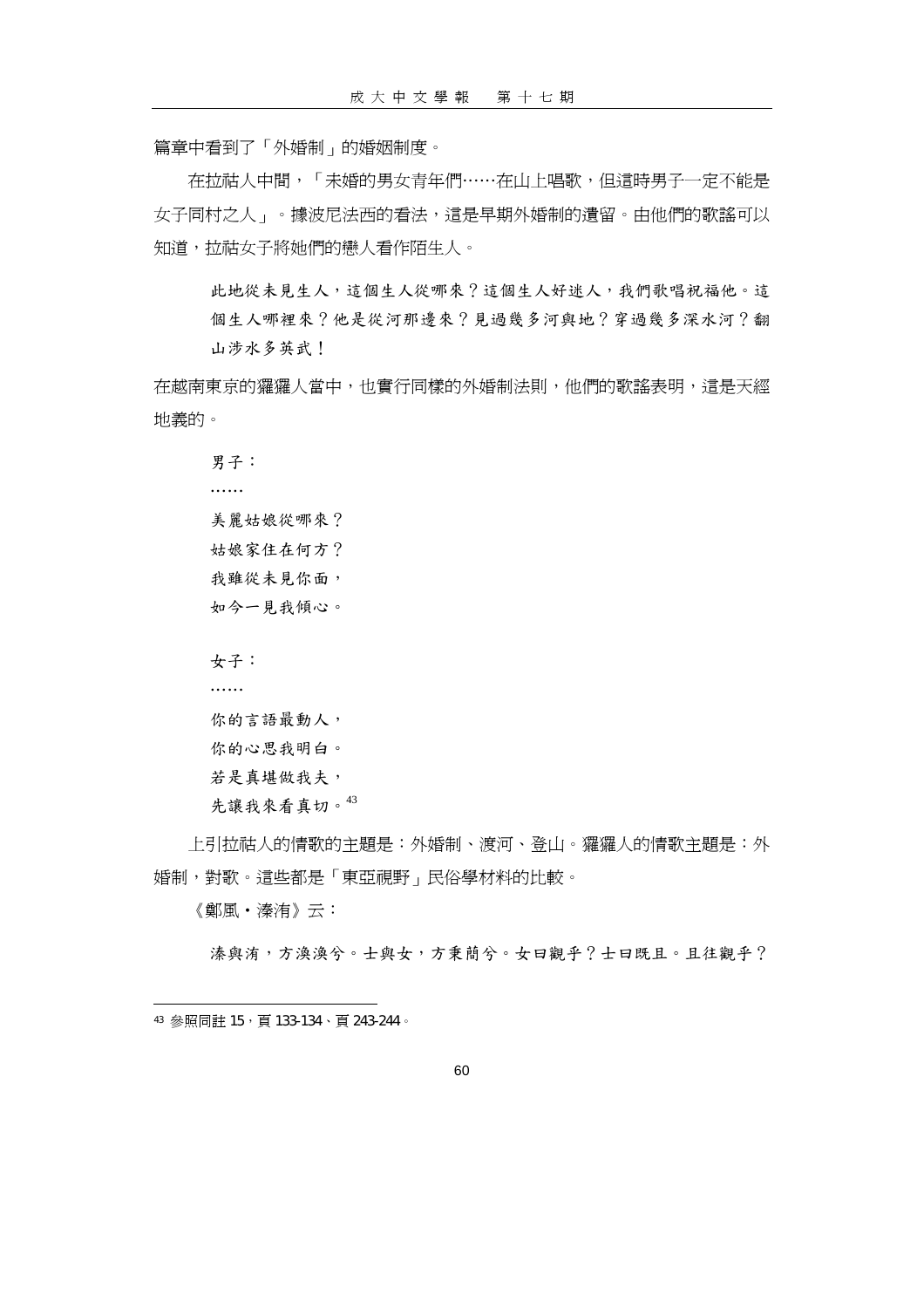洧之外,洵訏且樂。維士與女,伊其相謔,贈之以勺藥。

溱與洧,瀏其清矣。士與女,殷其盈矣。女曰觀乎?士曰既且。且往觀乎? 洧之外,洵訏且樂。維士與女,伊其將謔,贈之以勺藥。<sup>44</sup>

渙渙,春水盛也,時曆用語。《鄭箋》:「仲春之時,冰以釋,水則渙渙然也。」 「士與女,方秉蕳兮。」《鄭箋》:「男女相棄,各無匹偶,盛春氣並出。託采芬 香之草,而為淫泆之行。」觀,去觀節慶。勺藥,《鄭箋》:「士與女往觀,因相 與戲謔,行夫婦之事,其別則送女以勺藥結恩情也。」《韓詩》中有重要的注:「三 月桃花水下之時至盛也,當此盛流之時,眾士與眾女方執蘭,袚除邪惡。鄭國之俗, 三月上巳之辰,于此兩水之上,招魂續魄,袚除不詳,故詩人願與所悅者,俱往觀 之。」(《太平御覽‧卷三十》)「袚除不祥」或作「袚除氛穢」、「袚除歲穢」、 「袚除氣穢」<sup>45</sup>。「蕳」或作「蕑」、「蘭」、「菅」。《康熙字典》載:「都梁 縣有山,山下有水清泚,其中生蘭草,名都梁香,因山為號。其物可殺蟲毒,除不 祥。故鄭人方春之月,于溱洧之上,士女相與秉蘭而袚除。」《夏小正》:「五月, 蓄蘭為沐浴也。」作為信物的這種花,大概是一種很香的芍藥,葛蘭言以為,芍藥 指的是另一種蘭即都梁香,是有魔力效用的藥用植物。主題:渡河,輪唱的表現。 其他主題尚有:春水,它與時曆有關聯,女子的邀請和男子的半推半就,收穫與愛 情信物(花)"<sup>6</sup>。《鄭風·溱洧》最具節慶儀式意義,眾士與眾女在春天的節慶裏 在聖地溱洧水邊,袚除不祥,對歌約婚行夫婦之事,贈芍藥。所有這些都是民俗學 研究的重要符碼。

在中國西南地區和越南東京地區,賽歌是一種普遍的習俗。這樣的賽歌也可以 在西藏地區和古代的日本看到。這些例子很多,文繁不能具引<sup>47</sup>。在對《詩經》情 歌研究之後,葛蘭言得出了四項結論:

<sup>44</sup> 同註 26, 百 182-183。

<sup>45</sup> 參見《皇清經解續編》卷 1153,《韓詩遺說考》頁 17-18。其中《韓詩內傳》、《宋書》之文,大同小 異。

<sup>46</sup> 參照同註 15,頁 89-91。

<sup>47</sup> 在《古代中國的節慶與歌謠》中,這樣的論述與民俗學材料,隨處可見,因為這是葛蘭言《詩經》 研究的重心之一。主要可參同註 15,頁 129-135、附錄一、附錄三。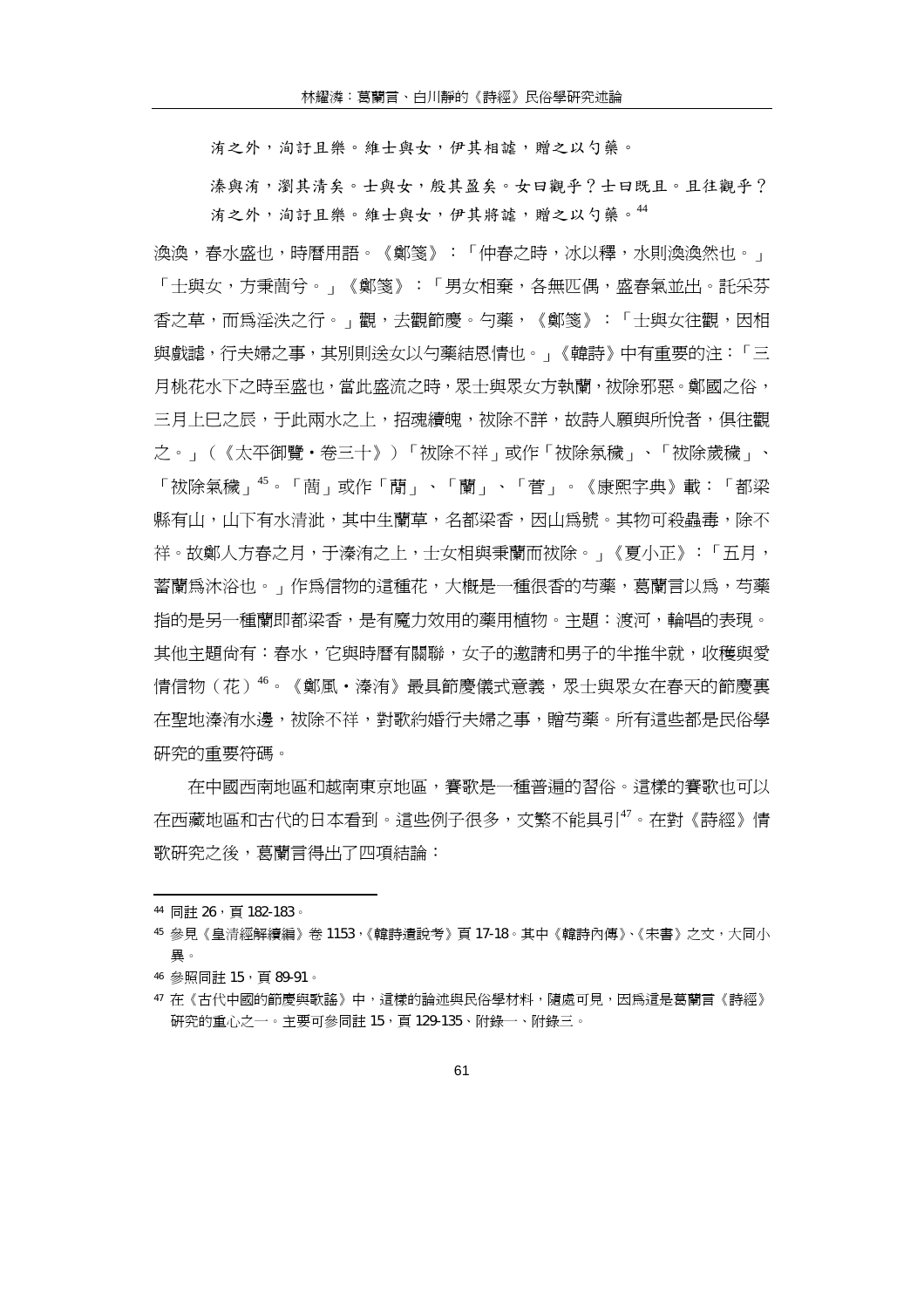1.歌謠起源於青年男女間的輪流合唱。

2.合唱隨即興歌謠的改變而改變,男女青年以之相互挑戰或表達愛情。

3.賽歌與其他的競爭方式一道出現在大規模的季節節慶場合中。這些節慶包 括性的儀禮,被認為是約婚或結婚節慶。

4.賽歌在不同村落的男女兩性間進行。<sup>48</sup>

在葛蘭言此書的第二部分探討了幾個地方節慶。在鄭國,慰撫、各種袚除儀式、 採花、涉河、賽歌、性愛儀禮、約婚,所有這些,在山川的春天節慶中都是融為一 體的。在魯國,「暮春者,春服既成,冠者五六人,童子六七人,浴乎沂,風乎舞 雩,咏而歸」,是一種春季祈雨儀式。在陳國,祈雨、生育、約婚的節慶、伴隨著 歌舞賽會、採花和性儀禮,所有這些就是在宛丘上舉行的節慶。在王室,周人女祖 姜嫄,是在舉行「禋祀」時懷孕;殷人女祖簡狄是在浴於玄邱水時,吞玄鳥卵而懷 孕,《竹書紀年》說她「以春分玄鳥至之日,從帝祀郊禖。<sup>49</sup>」這些節慶都是在聖 地舉行,是一種神聖的儀式。祈雨及生育是重要目的,祈雨為了作物豐收,生育為 了種族繁衍。採花、採草、涉河、登山、對歌、約婚、袚除、禋祀是主要動作。

葛蘭言說:「中國注釋家們只在歌謠中看到了淫邪,而外國人則在其中發現了 遠勝於現代道德的古代道德的痕跡。<sup>50</sup>」這種「遠勝於現代道德的古代道德」是什 麼?筆者想到了「民俗控制」。民俗控制在習俗環境中大致可以分為兩大類:一類 是由俗民群體依據習俗規範的約束,有具體意向地要求俗民成員無條件遵守,如有 違規越軌行為,就會受到懲罰;如能模範遵守就會受到表彰獎賞。另一類是由某些 民俗事象在習俗化過程中對俗民個體施加影響,促使俗民在實踐中想當然地恪守其 約束,形成一種自然而然的控制力,一但違背了這些民俗的約束,立即在俗民的心 理和精神上產生巨大的壓力,並把這種壓力做為一種自我懲罰或超自然力的懲罰 <sup>51</sup>。《詩經》中的節慶、儀式中的「民俗控制」可能兩類兼而有之。就部落青年男

<sup>50</sup> 同前註,頁 123。

<sup>48</sup> 參同前註,頁 129-135。

<sup>49</sup> 參同前註,頁 136-182。

<sup>51</sup> 同註 34,頁 138。有關「民俗控制」相關理論,可參烏丙安此書〈民俗控制論〉一章,頁 134-211。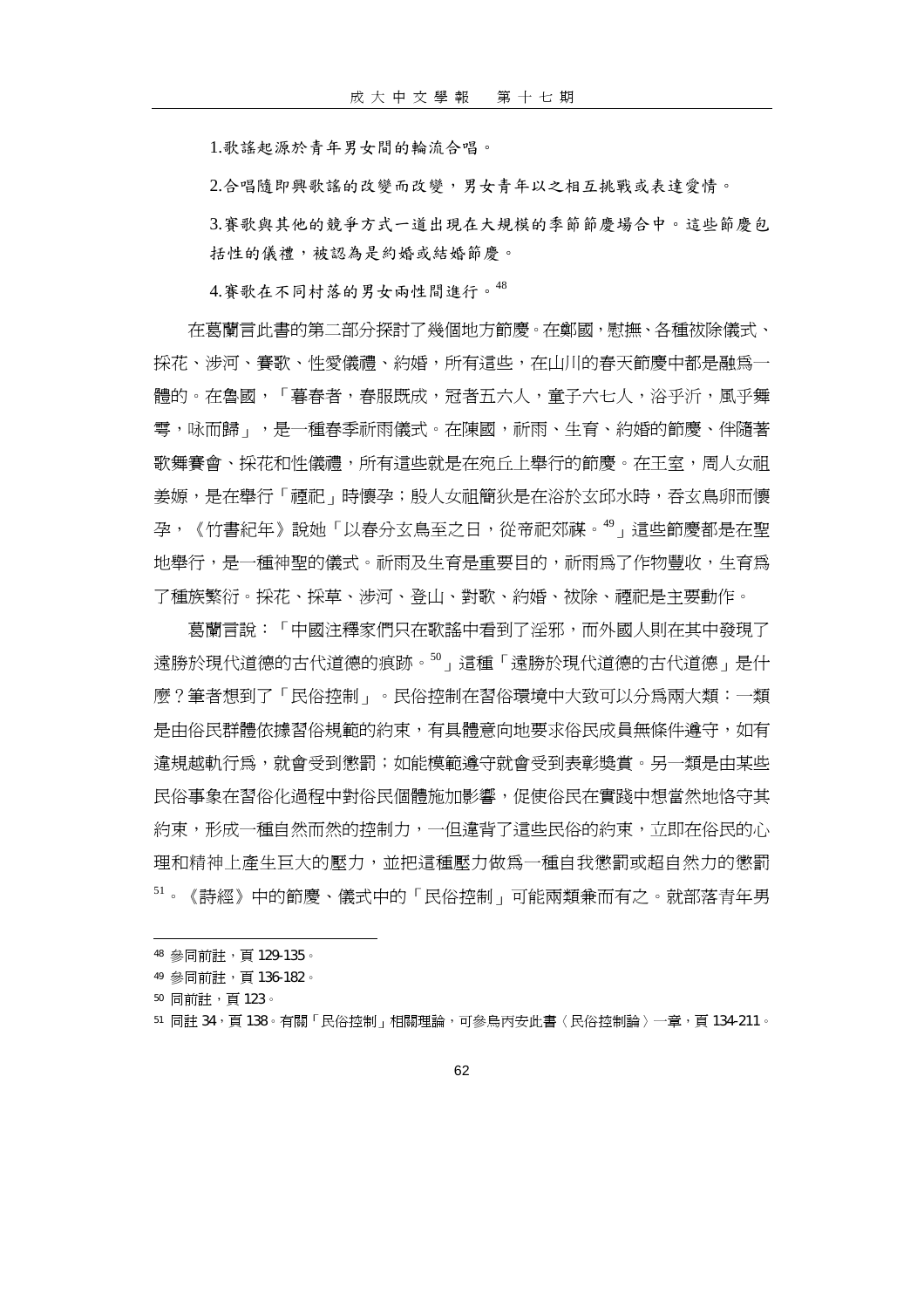女都必須參加春天節慶及秋天節慶來說,可以前一類說之。就青年男女們所採取的 「民俗事象」,如採花、採草、渡河、登山、對歌、約婚、袚除、禋祀的「一體性」 來說,可以後一類說之。這種「遠勝於現代道德的古代道德」,其目的在求物產豐 饒,人口繁衍,在鞏固本部族與相鄰部族的利益與友誼,傳統注釋家無見平此,遂 以之為淫邪了。

白川靜的《詩經》研究,其方法論進路與葛蘭言相同,但在著重點上不同,葛 蘭言重在情歌的節慶儀式意義上,白川靜在萬物有靈、文字有靈、歌謠有靈的認知 下,在歌謠中看到了咒祝。此外,白川靜主要是以《萬葉集》和《詩經》做比較的 研究。

葛蘭言稱傳統的《詩經》研究為「象徵主義的解釋」,白川靜稱《毛傳》、《鄭 箋》以下的《詩經》研究為「故事化解釋學」。他們宣稱,要認識《詩經》歌謠的 「本來面目」,這種歷史化、故事化、政治化、道德化的詮釋觀點,必須反對。白 川靜說:

將《詩》篇理解作政治性、道德性的批判表現,此解釋法稱之曰「美刺」。 美刺的觀念限制,拘束了歷來《詩經》學研究的方向,並使後人誤解成這是 古代文學思想的中心;於是從二雅社會詩、政治詩的美刺解釋,導引入《國 風》。雖然《國風》本不含美刺的意義,但因美刺觀念深植論者之心,與該 國政治事件相結合的解釋法因此而必然產生。這種故事化解釋法和日本古代 將歌謠插入《記》、《紀》的故事中,方向雖異,實質相同<sup>52</sup>。而這種解釋

<sup>52</sup> 《記》,《古事記》;《紀》,《日本書紀》。按日本王申亂後,天武天皇(673-686)感於歷代《帝紀》、 《本辭》誤謬甚多,乃敕撰《古事記》,令強記善誦的舍人稗田阿禮背誦,其書成於元明天皇時代,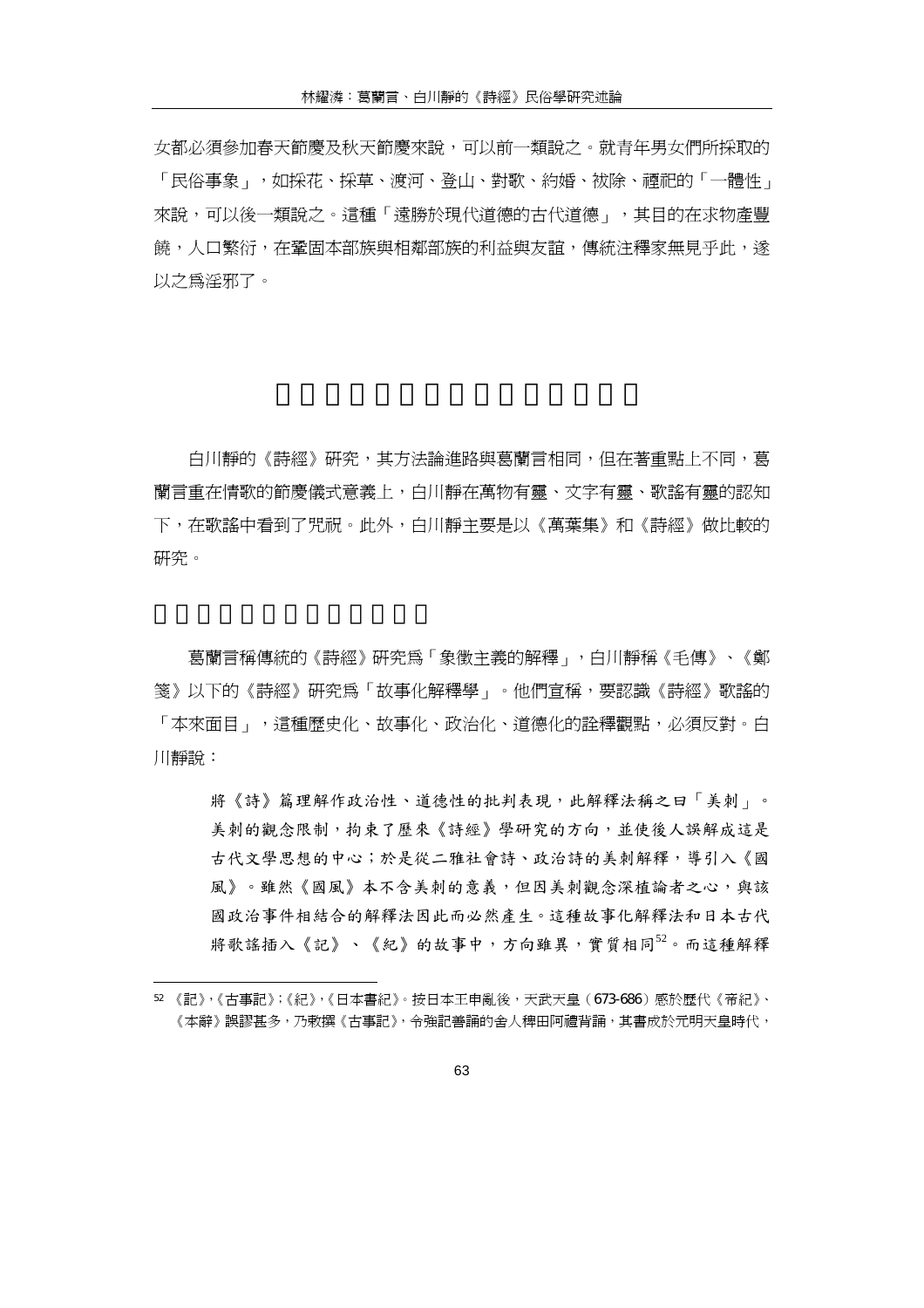學的典型代表是漢初的《詩經》學。<sup>53</sup>

與葛蘭言的看法一樣,這種「故事化解釋學」的形成,白川靜把它推溯到孔子的儒 家學派,孔子用《詩》篇作教科書時,《詩》已經深染政治、道德的性質了。「不 學《詩》,無以言」(《論語‧季氏篇》)「人而不為〈周南〉、〈召南〉,其猶 正牆面而立也與!」(《論語·陽貨篇》),如是學《詩》是從道德的立場出發, 帶著道德意味的。故《詩》篇逐步走向故事化、古典化,到孔子時代已經是古典的 了。誦《詩》引句,《詩經》成為說教不可動搖之根據。從《左傳》、《孟子》以 下,故事化、歷史化的程度越來越嚴重,最後以《三家詩》、《毛傳》達到最高峰。 《三家詩》大多已亡佚。《毛傳》、《毛詩序》、《鄭箋》、《孔疏》是「故事化 解釋學」的極致。四家詩,後漢班固已敏銳地指摘出來,春秋雜說,剽取俗文。「詩 學非拋棄這些俗說,另闢新徑不可。首先,將《詩》視為古代歌謠,纔是正確理解 之道。<sup>54</sup> 」

就《詩經》文本直接理解《詩經》,其中未嘗沒有美刺,未嘗沒有歷史的痕跡, 「吉甫作誦,其詩孔碩,其風肆好,以贈申伯。」(《大雅‧崧高》)「吉甫作誦, 穆如清風。仲山甫永懷,以慰其心。」(《大雅•烝民》)「維是褊心,是以爲刺。」 (《魏風‧葛屨》)「作此好歌,以極反側。」(《小雅‧何人斯》)這些都是美 刺,其他的例子還有一些。《秦風‧黃鳥》寫子車氏三兄弟殉穆公事、《鄘風‧定 之方中》寫衛國之遷都、《小雅·十月之交》之寫地震日蝕,這些都是符合史實的。 這些確而有徵的《詩》篇,白川靜也無從否認其中所涵的美刺或歷史事實,白川靜 反對的是,把一切的民間歌謠都與該國政治事件相結合、全部有美刺的解釋。「故 事化解釋學﹐對雅、頌的解釋,大都還不太離譜,但對《國風》就有太多的曲解與 誤解,白川靜的著重處就是《國風》。

712 年奏上。《日本書紀》約成於 735 年。按,白川靜以為中國是以歷史事件附會《詩經》,日本則 以歌謠附會歷史記載。見同註1,譯者注,頁7-8。

<sup>53</sup> 見同註 1,頁 7。

 $\overline{a}$ 

<sup>54</sup> 有關「故事化解釋學」的起源、形成與演變,白川靜略有論證,見同前註,頁 284-295。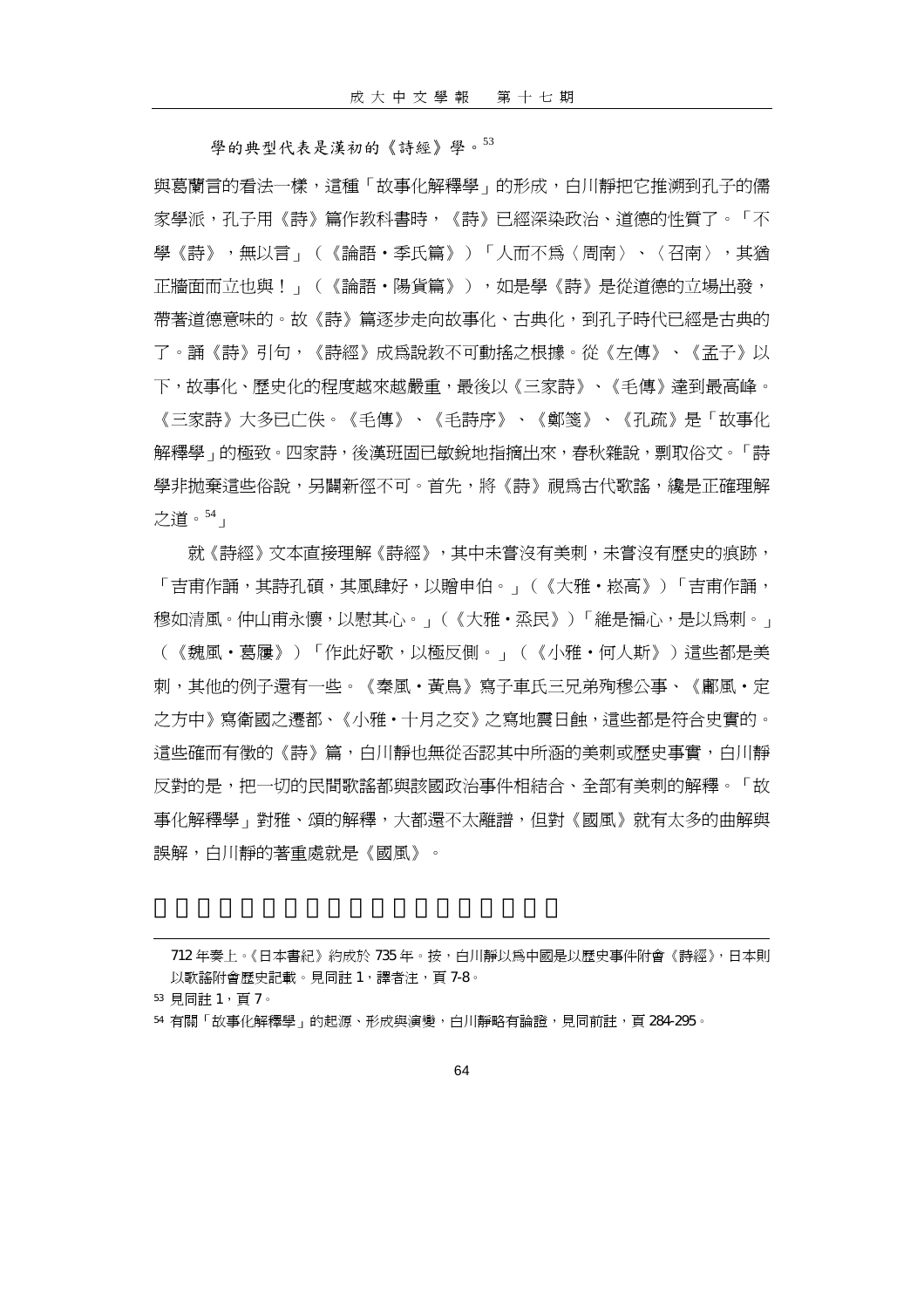「古代歌謠之所以成爲古代歌謠,自然有非今人所能了解的感情,直接體驗古 人感情,以解釋古代詩歌,是理解《詩》篇的基本出發點。55,白川靜曾著《稿本 詩經研究》(三冊,1960),其自記大要云:

《詩》篇之研究雖有種種的領域問題,一涉及《詩》篇的理解,構思動機和 表現手法就是中心課題了。《詩》之構思動機所謂「興」者,松本氏以「象 徵氣氛 在其本質,如〈關雎〉之興,冽冽寒風吹來,春水明澈,大氣清新, 萌生朝氣的喜悅,喚起淑女君子之思。這般捕捉詩意是非常感覺性的。大概 「興」產生於原始的思惟方法,原是呪術性特色的構思動機。歌謠乃古代呪 語,其構思動機有固有的形式,鳥和魚是神靈的顯現,采薪和采草是帶預祝 意味的行為,在一定的表現中具有固定的傾向。…。就起源而言,通過「興」 的表現,獲得呪術意味的原始思惟,植根於此。這種構思動機的歌詠具有呪 術意味,切合主題,與民俗行為結合為一。56

基於上段所述,《詩》篇的比較資料,白川靜乃取日本古代歌謠,尤其和《萬葉》 比較研究最有益。中國所謂「招魂續魄」,日本所謂的「振魂」、「鎮魂」之民俗, 似言似歌的表現時,古代歌謠的世界就形成了。對神靈、自然或人類,借靈魂性的 交流,通過詩歌的表達和別人達到融合的情境,即是古代歌謠。具有神秘性的古代 語言是靠歌詠而發揮其效能的,此意義乃《詩》篇與《萬葉》互通之處<sup>57</sup>。

民俗學方法有助於理解古代歌謠。白川靜說:

欲了解古代歌謠之構思動機與修辭意義,非有相當的方法不可。嶽峙川流, 草榮木茂,鳥飛獸走,自然諸相發之歌詠之際,皆賦予意義;涉及一切有情 的靈魂交流者亦為謳歌的對象。目之所見,耳之所聞,是與靈魂世界交通最 直截的方法。摘野草的行為有象徵的意味,象徵意味的表達,即「興」的構 思動機之本質,而為古代歌謠修辭的特質之所繫。這種特質日本的《萬葉》 也很顯著。古代歌謠的理解之所以需要民俗學的方法,其故在此。<sup>58</sup>

<sup>55</sup> 同前註,頁 3。

<sup>56</sup> 同前註,頁 301。

<sup>57</sup> 同前註,頁 301-302。

<sup>58</sup> 同前註,頁 304。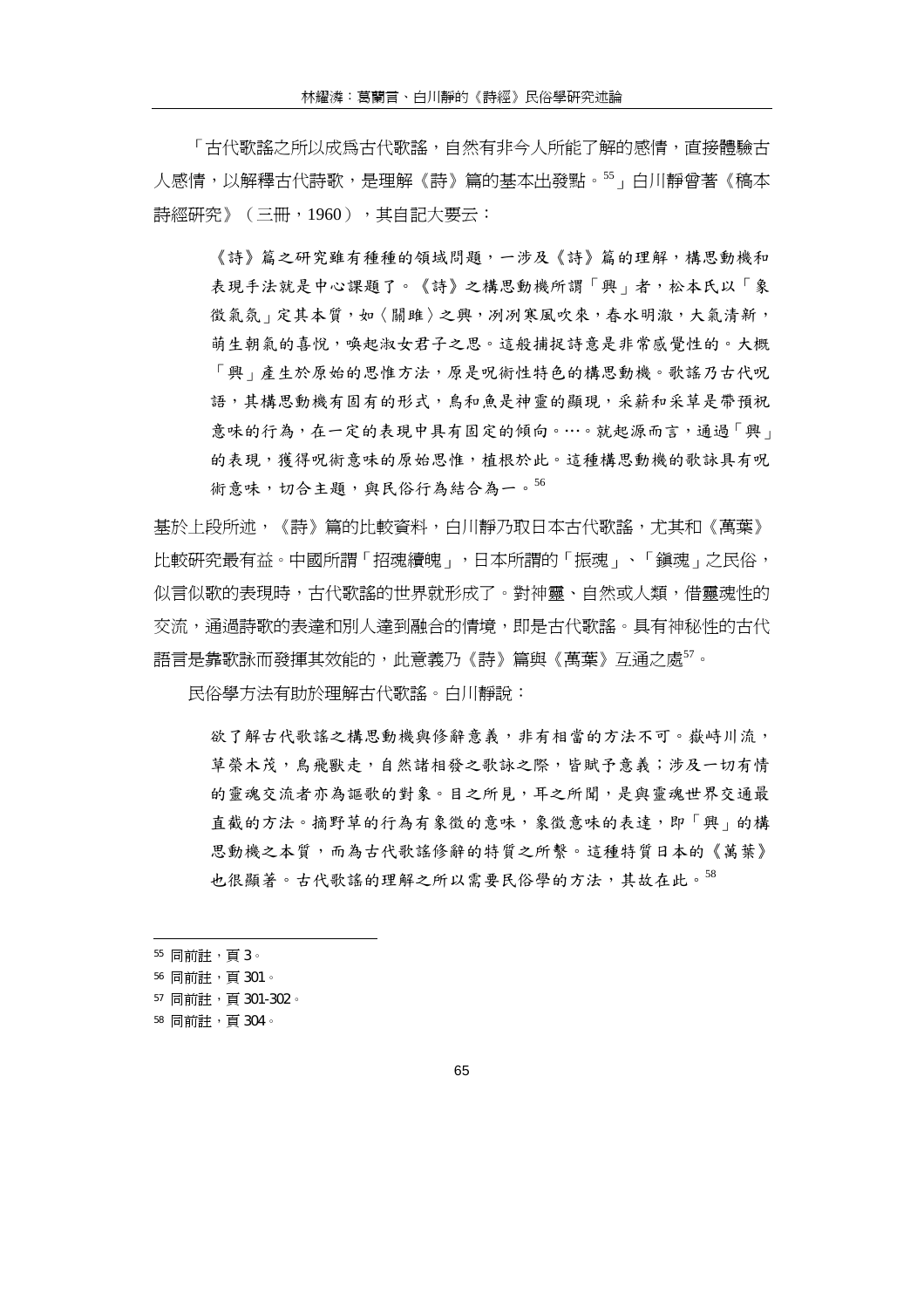而《萬葉》與《詩經》比較的前提為何?是:共同的歷史條件,即二者處在一個相 似的時代—原始氏族制崩潰,古代貴族社會接著形成之時,必須掌握這時期社會史 的關係。比較研究法最重要的條件是歷史社會要相符合<sup>59</sup>。

白川靜認為研究《詩經》須注意:訓詁、構思動機、金文資料。《稿本詩經研 究》,筆者未見,但觀其自記大要,其精華已存於《詩經的世界》中。在《詩經的 世界》中,第一章至第三章的民俗學意味及與《萬葉》的比較,濃度最大,第四章 已很淺,第五章幾乎未見。因第五章「貴族社會的繁榮與衰落」已脫離原始氏族社 會,歌謠不再有那麼濃的咒歌性質,此章充分運用金文資料論證,而不再舉《萬葉 集》詩篇加以比較。

歌詠蘊含語言的咒術效能。原始歌謠本來就是咒歌。《詩經》與《萬葉集》具 有種種咒術意味的民俗風情。《詩經的世界》前三章就是以此為主軸論述的。例子 太多,筆者僅能舉數例說明之。

《國風》題〈揚之水〉的詩有三篇,任何一篇都以「揚之水」起句。〈王風〉 和〈鄭風〉的詩,次句接「不流束薪」,可知表達方式是定型的。〈王風〉的詩是 防人戍卒之歌,曰:

揚之水,不流束薪。彼其之子,不與我戍申。懷哉懷哉,曷月予還歸哉? 〈鄭風‧揚之水〉第一章曰:

揚之水,不流束楚。終鮮兄弟,維予與女。無信人之言,人實迋女。 揚之水係謂懷山抱陵的川瀨。目睹滾滾川流上的漂柴,被岩石阻擋不能順利急速流 去,興起離別的寂寞寥落心情,怕是不吉祥的預兆。

〈唐風‧揚之水〉沒有束薪,詩云:

 $\overline{a}$ 

揚之水,白石鑿鑿。素衣朱襮,從子于沃。既見君子,云何不樂?

<sup>59</sup> 同前註,頁 302。對於《詩經》與《萬葉》之可比較性的詳細論述,可參頁 18-25。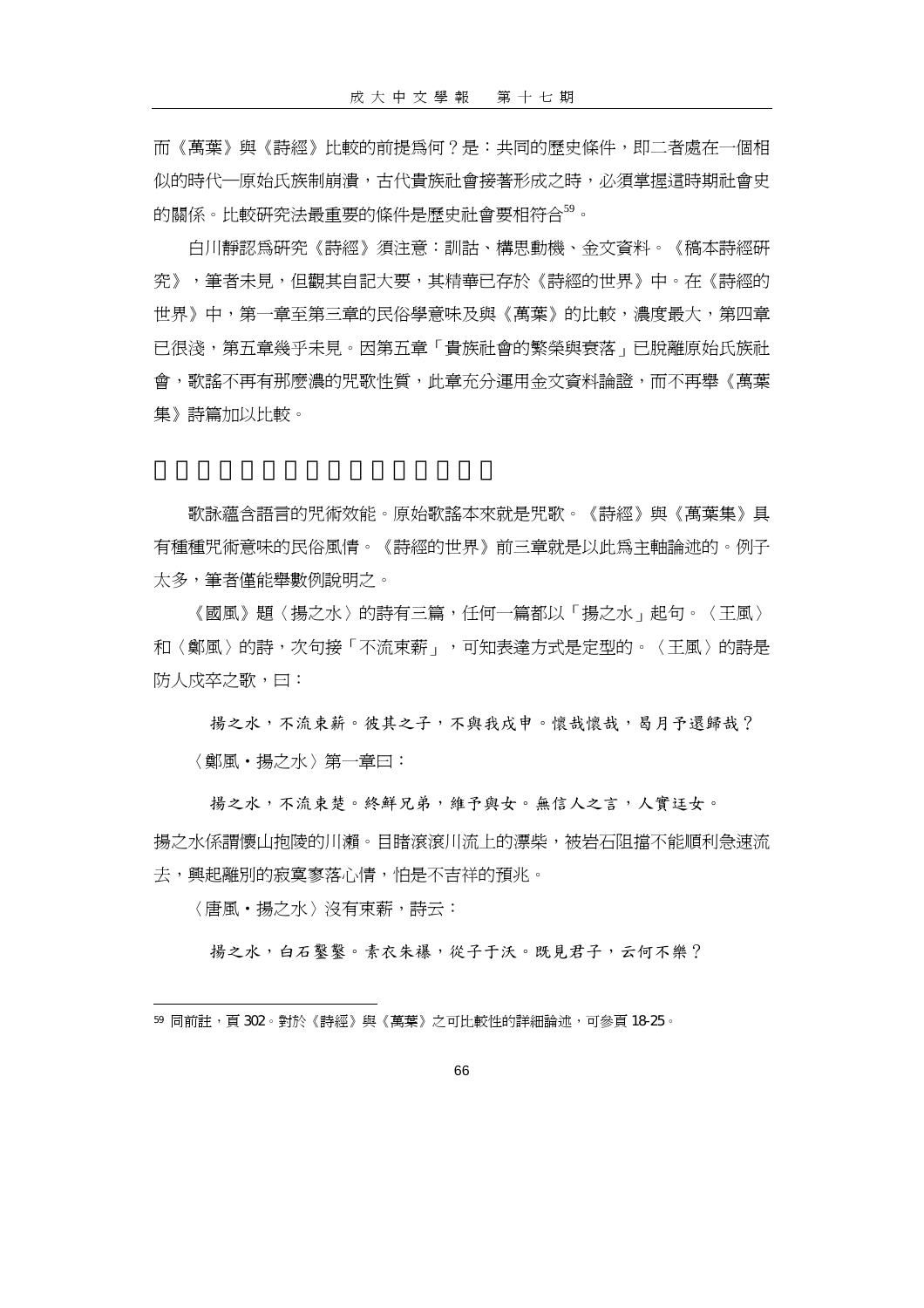全章首尾容易了解,歌唱邂逅的喜悅。川瀨裡的白石影子歷歷分明,不歌束薪大槪 表示歡欣的預占,束薪已隨波流遙遙逝去矣。一位白衣朱領的男子之英姿在潺潺流 水的背景裡浮現,女子喜悅地聆聽流水敲石的樂音。

〈揚之水〉三篇也許顯示水占的民俗,從山柴在水上的漂流占測吉凶和成敗。 水占是依據水裡浮物是否受到岩石的阻礙來預占的,日本也有這種風俗。

伊人久別離

饒石清且淒

借水占安否

伊家在河西(《萬葉》17‧4028)

思念久不相見的情人,以升降布帆的繩索在水上漂流情形,占測何時相逢。亦有獻 祭川瀨的習俗,歌曰:

每來大和路 徘徊渡瀨津 我心伊心應 夢中相惜憐(《萬葉》12·3128)

即使不得白日會逢,也祈夢裡一見。這種祭供大槪投獻供品入水中,很可能有預占 的意味。薪柴在《詩經》中當做祭神物品,經常被歌誦。也許中國古代亦有水占之 俗,纔產生〈揚之水〉諸篇的表達方式和內容<sup>60</sup>。

〈周南‧卷耳〉是句法富於變化,造意美妙的詩篇之一:

采采卷耳,不盈頃筐,嗟我懷人,寘彼周行。

同樣歌吟摘野草,亦見於〈小雅‧采綠〉。

 $\overline{a}$ 

終朝采綠,不盈一躬。予髮曲局,薄言歸沐。(第一章)

終朝采藍,不盈一襜。五日為其,六日不詹。(第二章)

摘的草是綠和藍,摘草者是獨守空閨的婦人,「五日為期」者,心想摘草的信誓在

<sup>60</sup> 參照同前註,百 25-29。本文引《萬葉集》之詩,但引其中文譯文,不引日文,若欲知日文原文可 覆按《詩經的世界》原書。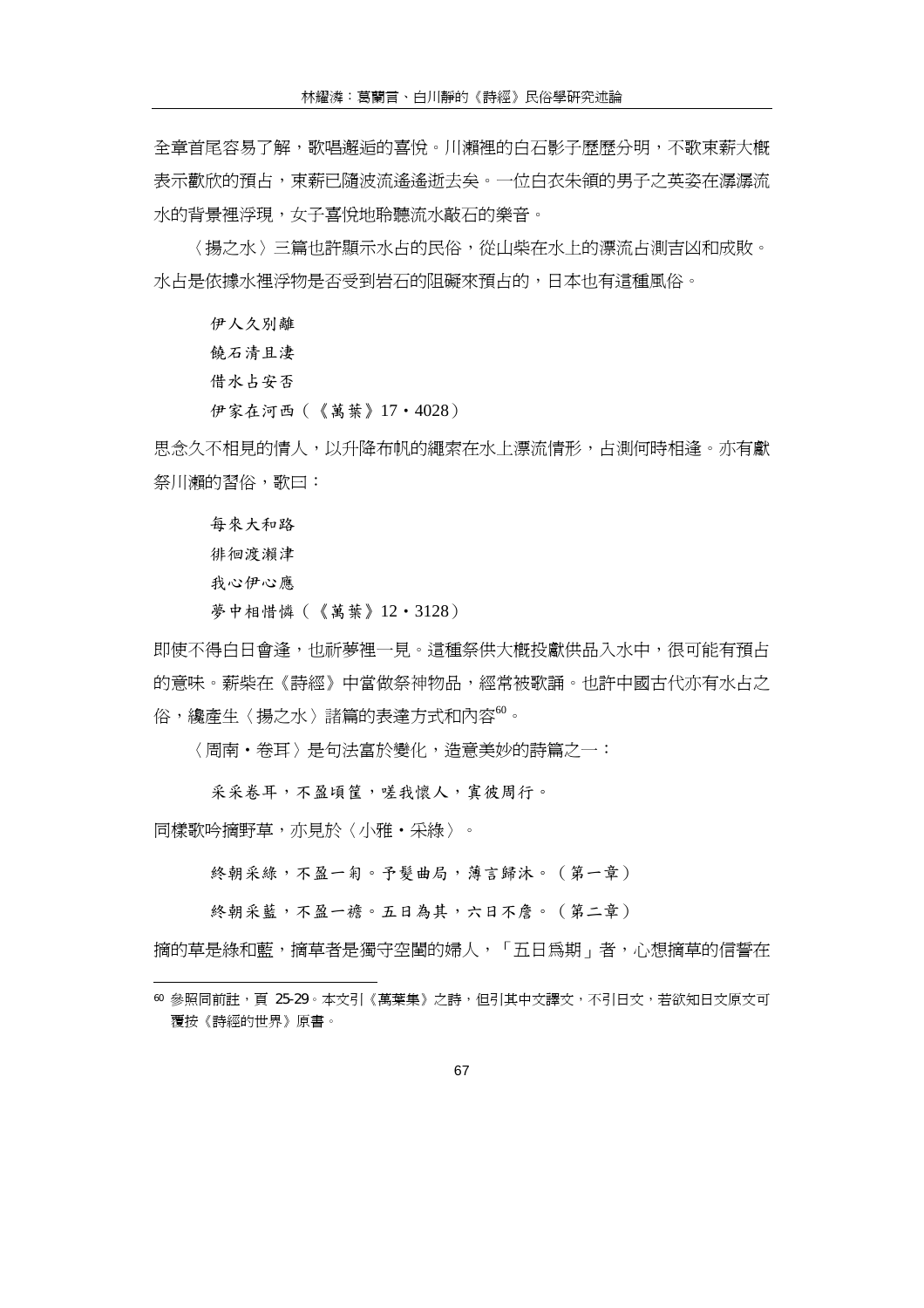五日內會實現。不用說,此乃預祝之故,但摘草五日的結果,到第六日預祝並未靈 驗,心願破滅,頭髮失盡光澤,拳曲散亂。髮亂是生命力枯竭,心神憔悴的表現, 於是思戀男子的精神也衰歇了。

《萬葉》多摘草歌:

少女春日野 采采薺蒿炊 野色多低曠 清煙一竿斜(《萬葉》10‧1879)

此詩歌詠春日原野之採擷薺蒿,是季節性的幹活;而帶著某些心願來摘野草的詩尤 其常見。赤人之歌曰:

春野多堇菜 遲遲未採擷 野地風月好 勸君一宵歇(《萬葉》8‧1424) 昨日雪 今日雪 採野春菜茂

```
好待明日摘(《萬葉》8 1427)
```
在一定的場所結標樁春菜,可能亦有預祝之意。嘆昨日也降雪,今日也降雪,如同 「五日爲期」一般,因預祝而詠歎約會的日子。日本的東人更留下大量的歌謠。

佐野的野菜嫩又肥 今年不回來 我還要等待(《萬葉》14 3406)

採摘青菜,即使直到過年也願意等待會面的日子。又有詩云:

伎波都久岡 春韮摘滿筐 滿筐春韮爲哥忙(《萬葉》14‧3444)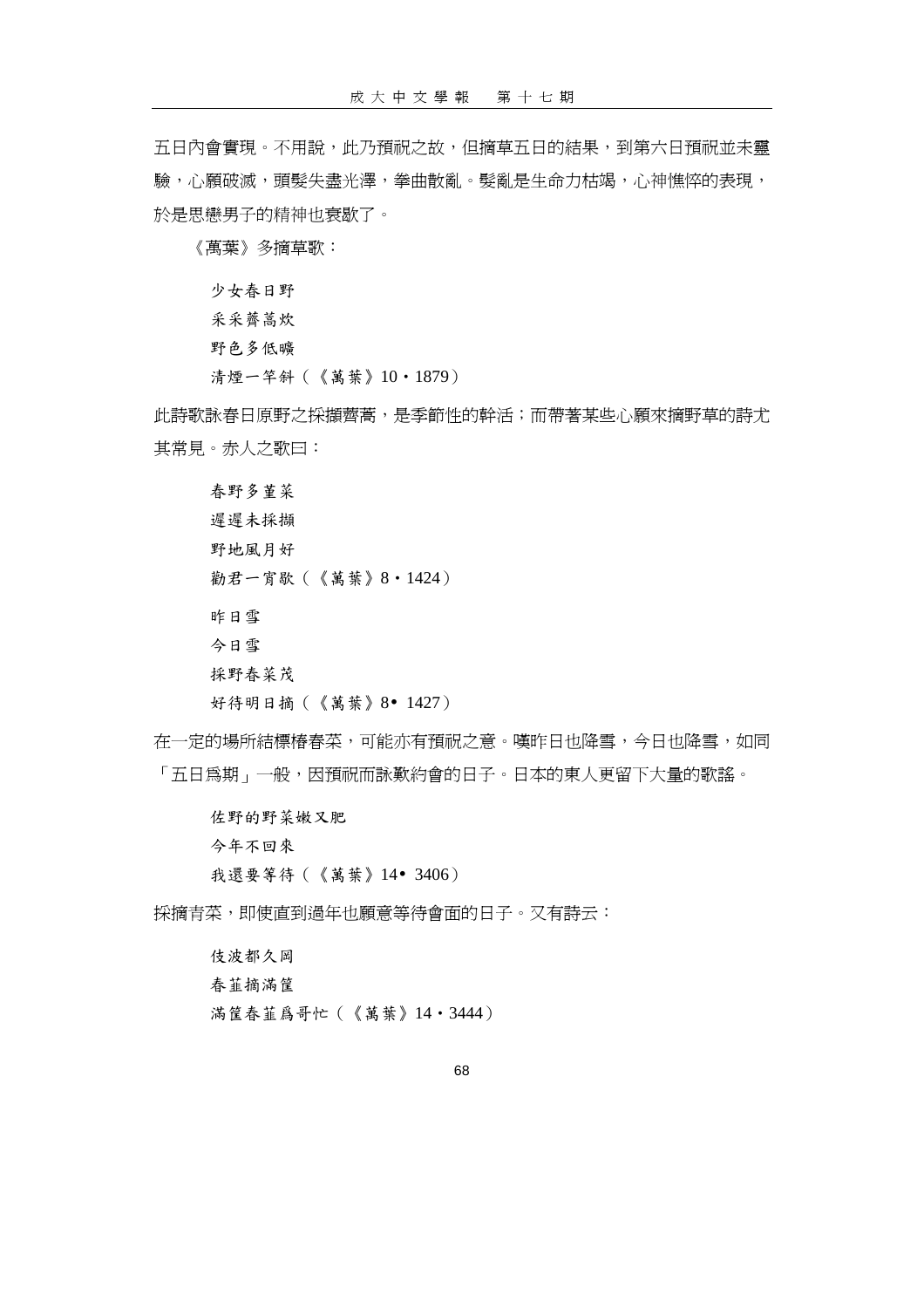摘滿簍筐野菜的女子,心存著和男子一起採摘的情思,這是女思男的預祝,發之摘 草的歌聲。

〈卷耳〉和〈采綠〉的摘草,大約也是有預祝目的的行為。〈王風‧采葛〉, 歌曰:

彼采葛兮,一日不見,如三月兮。(第一章)

彼采蕭兮,一日不見,如三秋兮。(第二章)

摘草用於表達戀愛詩的情境,祈願會面的預祝,這種抒情方式不久便定型化。〈召 南‧草蟲〉云:

陟彼南山,言采其薇。未見君子,我心傷悲。亦既見止,亦既覯止,我心則 夷。(第三章)

〈草蟲〉之二三章疊詠,與〈采葛〉同是戀愛詩歌,同樣以摘草做爲表達情意的方 式。

〈卷耳〉之詩,摘草於周行。當時周行是周都連結東方諸侯的東西大幹道,徵 收山東譚國的賦調,周貴族所歌小雅〈大東〉,亦稱「周道」。采摘卷耳後,置於 周行,周行的盡頭有遠人的精魂,藉卷耳與之感應。古人認爲相愛者之間可依象徵 的行為產生共感<sup>61</sup>。

登高飲酒之俗,成為後世九月九日的重陽節,異地遊子在這天登臨附近的小山, 頭簪茱萸,飲菊花洒,遙望故鄉,感應家人心靈。〈卷耳〉二、三章的登高飲酒是 古代登高習俗的情狀<sup>62</sup>。「瞻」、「看」有咒術歌謠的意味,具有心靈共感的意義。 由〈卷耳〉到重九登高,則可知古今民俗的傳承。

白川靜以為,像〈鄭風‧溱洧〉、〈野有蔓草〉、〈出其東門〉、〈有女同車〉、 〈陳風・東門之池〉、〈東門之楊〉、〈東門之枌〉、〈宛丘〉、〈月出〉都是古 代的歌垣之歌<sup>63</sup>。〈溱洧〉在三月上巳日舉行,屬於春天的節慶。〈野有蔓草〉在

<sup>61</sup> 參照同前註,頁 34-42。

<sup>62</sup> 參照同前註,頁 42-47。

<sup>63</sup> 所謂的「歌垣」(uta-gaki)的意思是:兩個群體聚集在公共廣場上,面對面排成隊輪流合唱,合唱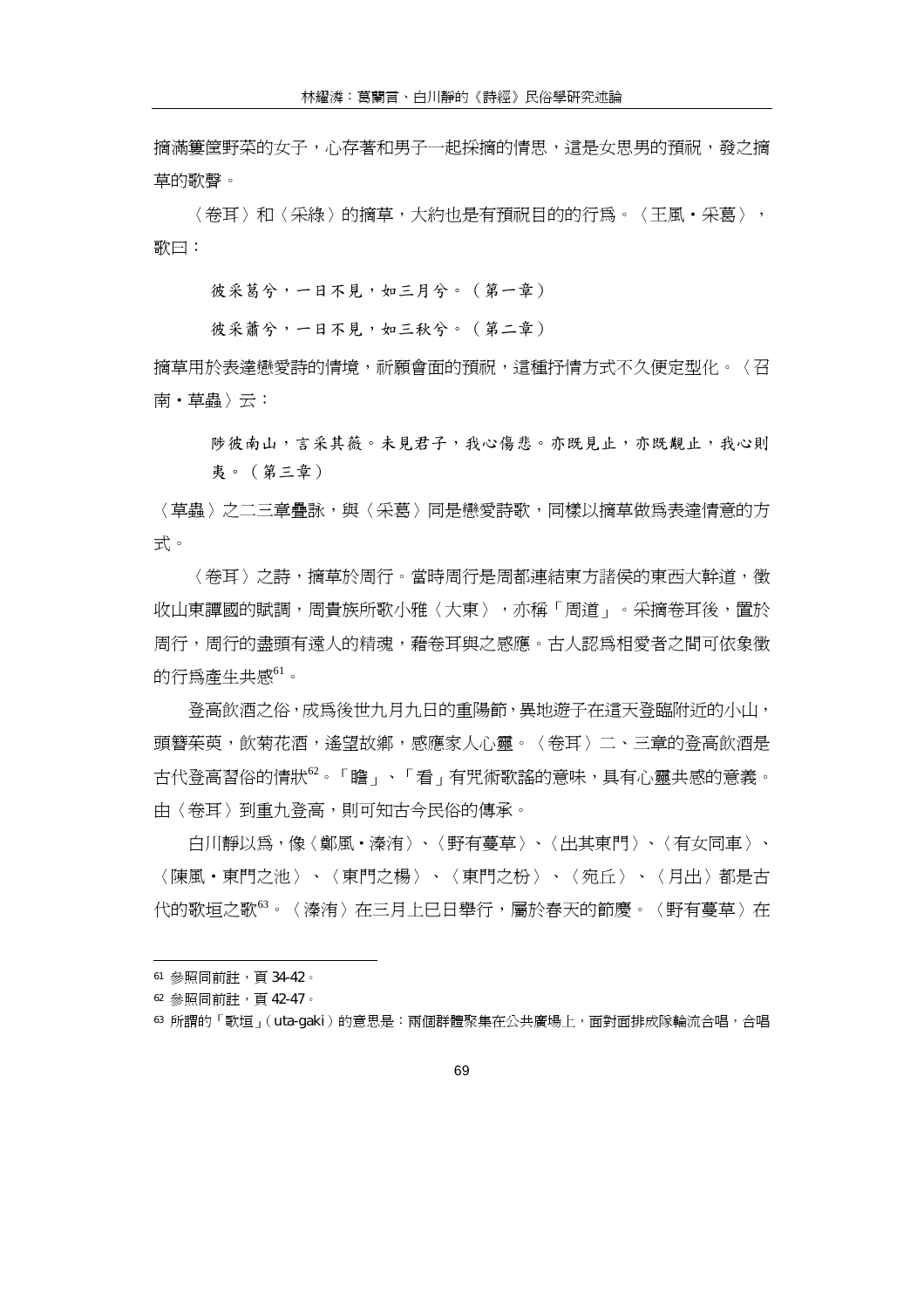重露的季節舉行,屬秋天的節慶。〈月出〉是夜間舉行的歌垣。宛丘和東門,據《漢 書‧地理志》云,皆地名,唐顏師古注:歌垣「以事神」、「以娛神」,有時是一 種乞雨祭典<sup>64</sup>。葛蘭言特重情歌的節慶儀式意義,白川靜亦如此,並舉日本古代歌 謠參照。

玉久世

溪水清又清

河濱春日暖

爲伊來祓禊(《萬葉》11‧2403)

「豈弟」乃讚頌君主之語,大雅〈旱麓〉亦以此語祝頌君主。

瞻彼旱麓,榛楛濟濟。豈弟君子,干祿豈弟。(第一章)

莫莫葛藟,施于條枚。豈弟君子,求福不回。(第六章)

在旱山之麓看到枝葉扶疏的榛楛,此表現方法係祝頌詩的典型。所謂草木繁榮,表 示獲得自然界的生命力,同時也意味心魂精魄與自然相互感應。「瞻」是預祝的行 為。

亘亘天地運 宇內一擎松 風吹松濤脆 深深時流中(《萬葉》6‧1042)

這非單純地描寫景物,「深深時流中」者係表示長生預祝的語句。盤纏枝幹的蔦蘿、 葛藟也表示神的祝福。

高圓荒野曠 葛藤蔓且長 赫赫我聖主

不時被即興歌謠打斷。先是某隊中有一人站出來,向對方即興唱一首歌,而對方的一個成員也會以 同樣的方式即興演唱一首。年輕人用這種辦法向意中人表達愛情或求愛。她也以歌謠來應答。有時 這會演變成對立雙方間的一場詩歌競賽。見同註 15,百 227-228。

<sup>64</sup> 參照同註 1,頁 78-88。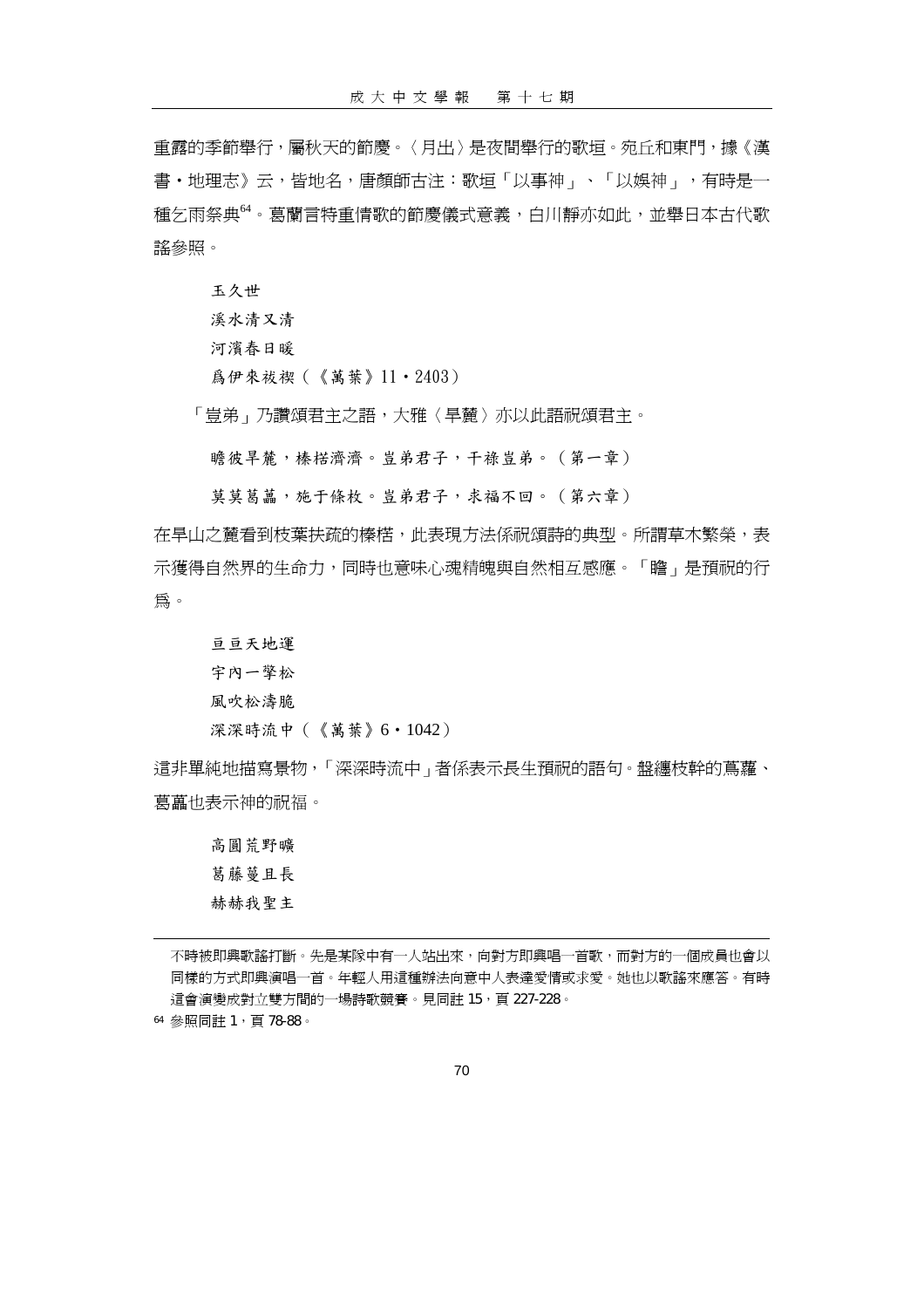萬世名留芳(《萬葉》20‧4508)

此亦非純粹比喻,表達的內容係由歌誦葛藤的咒術性質而導致的。

葛藟具有祝頌的性質,這種表達方式亦見於〈樛木〉。

南有樛木,葛藟荒之。樂只君子,福履將之。(第二章)

南有樛木,葛藟縈之。樂只君子,福履成之。(第三章)

葛藟纏繞,牽藤下垂,益發令人對神樹英姿產生神聖感,此之謂祝頌之「興」。 〈旱麓〉第六章的表現和〈膠木〉及〈葛覃〉諸詩,同以草木作興。〈葛覃〉歌曰:

葛之覃兮,施于中谷,維葉萋萋。黃鳥于飛,集于灌木,其鳴喈喈。(第一 章)

葛之覃兮,施于中谷,維葉莫莫。是刈是濩,為絺為綌,服之無斁。(第二 章)

葛葉繁茂,關係神事和祝頌;黃鳥交飛迭鳴,也有暗示神靈的意味。鳥者鳥形 之精靈也,《萬葉》吉野之歌云:

川原楸林茂

千鳥啼三更(6‧952)

或如赤人之歌:

碧綠象山陲

鳥聲滿吉野(《萬葉》6‧924、赤人)

千鳥喈鳴的歌吟皆是神靈的暗示。

〈葛覃〉之表達內容不僅於此。葛所以為祭服也,割葛煑麻,親自紡織祭衣, 爲的是婦人新嫁,行見廟之禮時,穿著這種祭服,神纔樂於接受祭祀,故「服之無 斁」是合乎神意的祭祀用語<sup>65</sup>。

神靈無所不在,亦變化多端。在人與神的對話中,人類發現顯示最高咒術靈驗 的讚歌。原始氏族社會中的人類,歌詠自然景象,摘草、采薪、登山、渡河等活動,

<sup>65</sup> 參照同前註,頁 112-117。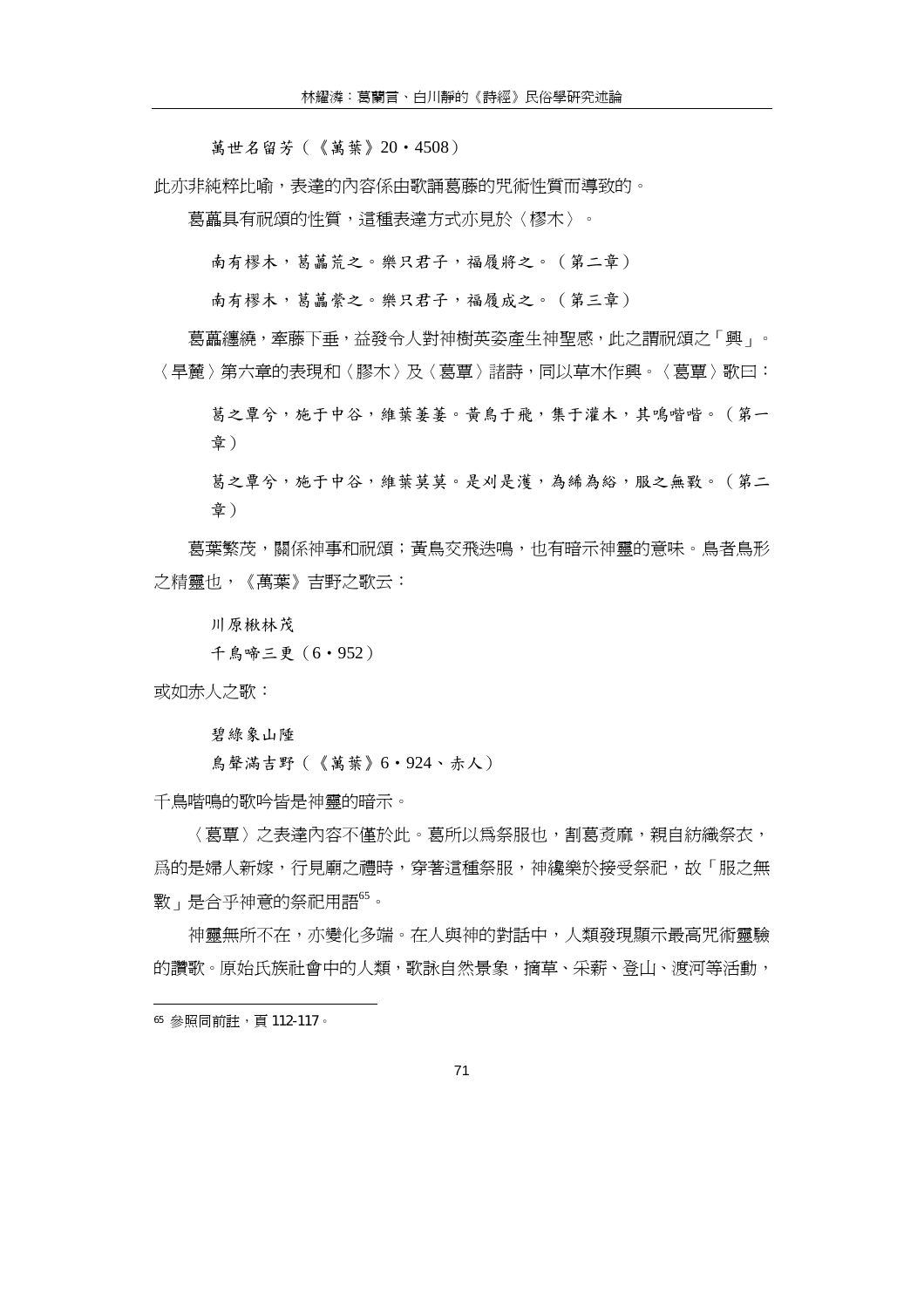無不蘊含民俗的符碼。白川靜有見乎此,解開了傳統《詩經》學者勘不破的原始文 化密碼。

對葛蘭言《詩經》研究的評價,褒貶互見。白川靜稱許其為「新研究法」的「開 山之作」,以一位外國人提示古代歌謠研究方法論的問題,他的觀點是極具啟發性 的;而又批評他對《詩》篇的了解多有錯誤<sup>66</sup>。松本雅明(1912- )提出三點批評: 將各種不同性質的節日與蜡混淆在一起;用漢代形成的天人感應思想去理解它的內 容;在復原「性」的節日方面有跳躍<sup>67</sup>。夏傳才稱其「角度的新穎、視野的開闊、 思想挖掘的深度,在《詩經》研究史上是前無古人的。」「以跨文化和異文化的視 點,多文化比較的方法,系統地探索《詩經》的深層底蘊,開拓了《詩經》研究廣 闊的新領域。」「從研究成果到方法論,都值得我們借鑒。」又批評其跨文化比較 的不當及詩篇的錯譯和誤釋,沒有堅實的微觀研究基礎,很難使人信服<sup>68</sup>。夏傳才 的批評自我矛盾,既稱許其跨文化的視點,又批評其比較不當,至於錯譯、誤釋, 不過大醇小疵而已。王曉平說:「接受後繼者的批評是開拓者獨享的榮耀,在 20 世紀的國際《詩經》研究史首頁上便應當寫進這個西方人的名字─馬歇爾‧葛蘭言。 <sup>69</sup>」對葛蘭言的《詩經》研究評價,當作如是觀。

夏傳才稱許白川靜以金文資料研究《詩經》的成果,對以《萬葉集》和《詩經》 作參照的研究,亦不反對"0。白川靜以咒語爲興的起源,而在結合詩篇分析的時候, 往往有將咒語能力擴大之嫌,這一點松本雅明在 1987 年版的《詩經國風篇的研究》 裡業已指出,在白川靜的某些說法中,視為咒語與未曾視為咒語的興之間沒有明顯

- <sup>67</sup> 此處轉引自王曉平:〈《詩經》文化人類學闡釋的得與失〉,《天津師大學報》1994 年第 6 期,頁 69。
- 68 同註 13, 頁 15-16。
- <sup>69</sup> 同註 67。

 $\overline{a}$ 

<sup>70</sup> 同註 13,頁 17。

<sup>66</sup> 參照同前註,司 31-32、46、298-300。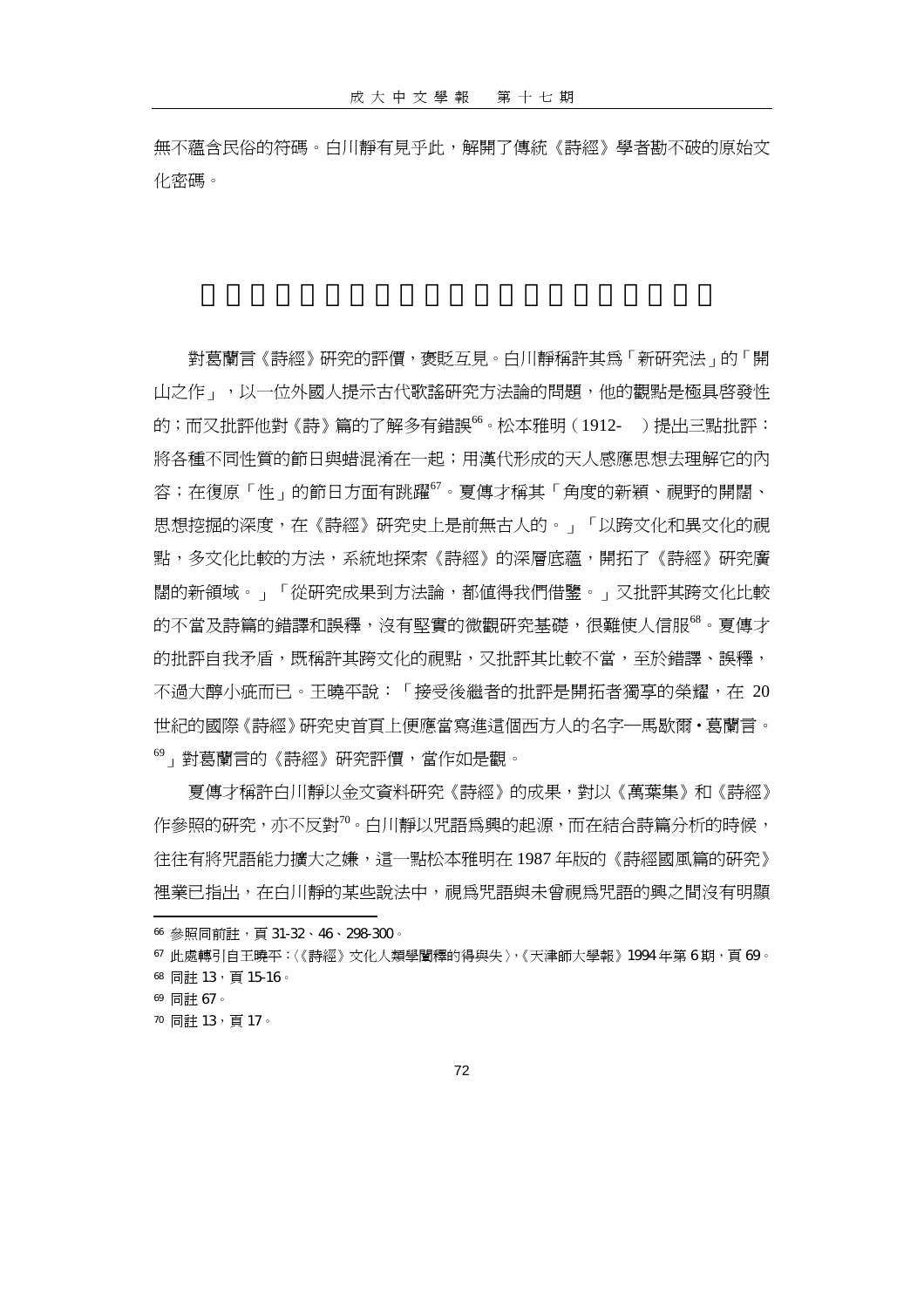的區別。松本認爲,《詩》裡面是自由奔放地表現自然,賦與興之間沒有本質不同, 這表明古代歌謠整體是作為有魔力的儀禮載歌載舞的,沒有必要特別在其中插進一 句咒語<sup>71</sup>。松本雅明對白川靜的咒歌說,有所保留,但認爲「古代歌謠整體」具有 「魔力」的說法,又與白川靜不分軒輊。

筆者認爲,葛蘭言、白川靜的比較法,採用的是「中國文化本部內民俗學方面 的資料」,從功能的觀點看,有共同的文化內容。況且,白川靜在書中,不但看到 了《詩經》與《萬葉集》之同,也看到了它們之異<sup>72</sup>。葛蘭言所著重的是「鄕村社」 會」原始氏族的儀式節慶,諸侯都邑建立時期以後,社會結構隨之發生了變革,兩 性之間的民俗也採取了新的形式,這在葛蘭言的書,亦已明言<sup>73</sup>。李璜說:

葛蘭言一向在中國古史上有兩個從紀載推論得到的假設(Hypotheses)。⋯ 他這兩個假設是:(一)在古典書籍所詔示的古中國城市生活,他的貴族式 的風俗,宗法式的家族,宮廷式的生活種種狀態之外,古中國還存在有一種 鄉村生活,其風俗習慣也有定規,而卻與前者儼然兩樣:這是第一個假設, 在葛蘭言的另外一部著作名叫《中國之古節令與歌謠》中曾以《詩經》證之 甚詳。(二)這兩種文化─城市的與鄉村的─既如此其不同而且有時相反, 則古中國或應有一度大的外族侵略,而城市文化之建設當歸之於侵略者:這 是第二個假設。不個有把握。因為前 一個是言之有據,而這後一個不過設為立論的起點。<sup>74</sup>

而白川靜以民俗學咒語研究的是原始氏族制崩潰,古代貴族社會接著形成之時的那 些咒術殘留。人們常誤會他們是以單一視角研究整部《詩經》,事實上,他們的著 重處是在《國風》,這在他們的著作中,是可以明顯查知的。

葛蘭言為什麼要把在當時還屬於新興學科的文化人類學大膽地用來研究這部遙 遠東方的古老的詩歌總集?趙沛霖以為,那只能說是他獨具慧眼,同時也說明《詩

<sup>71</sup> 見同註 66,頁 74,註 19。

<sup>72</sup> 有關《詩經》與《萬葉集》之異,可參同註 1,頁 15、304-306。

<sup>73</sup> 參同註 15,頁 202-208。

<sup>74</sup> 李璜:〈古中國的舞蹈與神秘故事〉,《法國漢學論集》(香港:珠海書院出版委員會,1975 年),頁 166-167。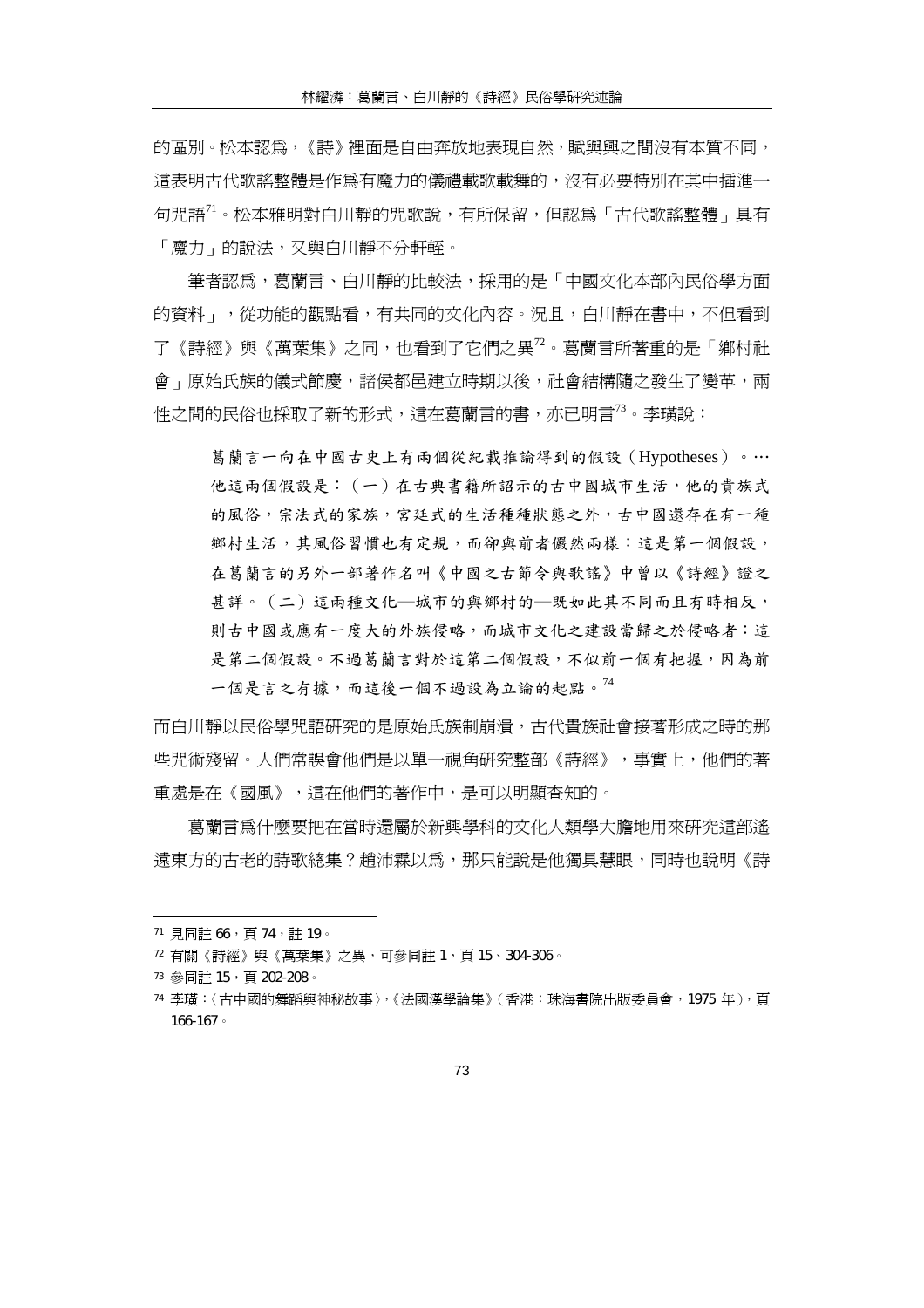經》的內容和性質在某些方面比較適合文化人類學的要求。方法作為客觀規律的反 映,有其特定的適用範圍和研究對象,與其他文學作品相比,特別是與後代的文學 作品相比,《詩經》的多方面的內容和所積澱的豐厚的文化底蘊及其特點,在某些 方面比較適合於文化人類學的研究方法的要求,能為這個新的方法提供大顯身手的 平臺<sup>75</sup>。趙沛霖說:

《詩經》作為我國第一部詩歌總集,收錄了公元前 11 世紀至公元前 7 世紀 前後五百餘年的詩歌作品,但它的內容卻遠不限於這個時間範圍,而大量保 存了此前社會乃至原始時代的痕跡,諸如思想觀念、生活習俗、宗教禮儀等 等。前代文化經過歷史的篩選、轉換和變異,被整合在新的文化中,成為新 文化的組成部分,是常見的歷史現象。宗教文化學者泰勒把這些保存下來的 前代文化的產物稱為文化「遺留」<sup>76</sup>。從歷史發展和文化性質的角度看,可 以說《詩經》是保存文化「遺留」最多的典籍之一。<sup>77</sup>

「帶讀者到《詩經》的時代」、「用《詩經》時代的眼光讀《詩經》」<sup>78</sup>是聞 一多運用文化人類學的觀點和方法研究《詩經》所提出的著名觀點。這已成為文化 人類學《詩經》研究的理論綱領和指導原則。所謂的「《詩經》時代」,不但指《詩 經》產生前後的那五百年左右的時間,還包括那些文化「遺留」所來自的原始時代。 有的學者把這段時間的歷史文化稱作《詩經》的「文化底座」<sup>79</sup>。因此,要真正「用 《詩經》時代的眼光讀《詩經》」,就不但要認識那「五百年」,更要認識它的「文 化底座 」。大部分《詩經》文化人類學的研究,著眼於《詩經》的原始時代,這是 他們和其他研究進路不同的地方。

有學者提出這樣的意見,他說:

白川氏以風詩之「興」含有呪語意味,夷考其實,白川氏實混淆「原始文學

<sup>75</sup> 見趙沛霖:〈20 世紀《詩經》研究與文化人類學〉,《詩經研究叢刊》第六輯(北京:學苑出版社, 2004 年 3 月),頁 21、26-27。

<sup>76</sup> 參閱泰勒:《原始文化》(上海:上海文藝出版社,1992 年)。

<sup>77</sup> 見同註 75,頁 27。

<sup>78</sup> 聞一多:《聞一多全集》(武漢:湖北人民出版社,1993 年)第 4 卷頁 293、第 3 卷頁 215。

<sup>79</sup> 李稚田:〈《詩經》研究的文化人類學猜想〉,《文藝研究》1992年第6期,頁35。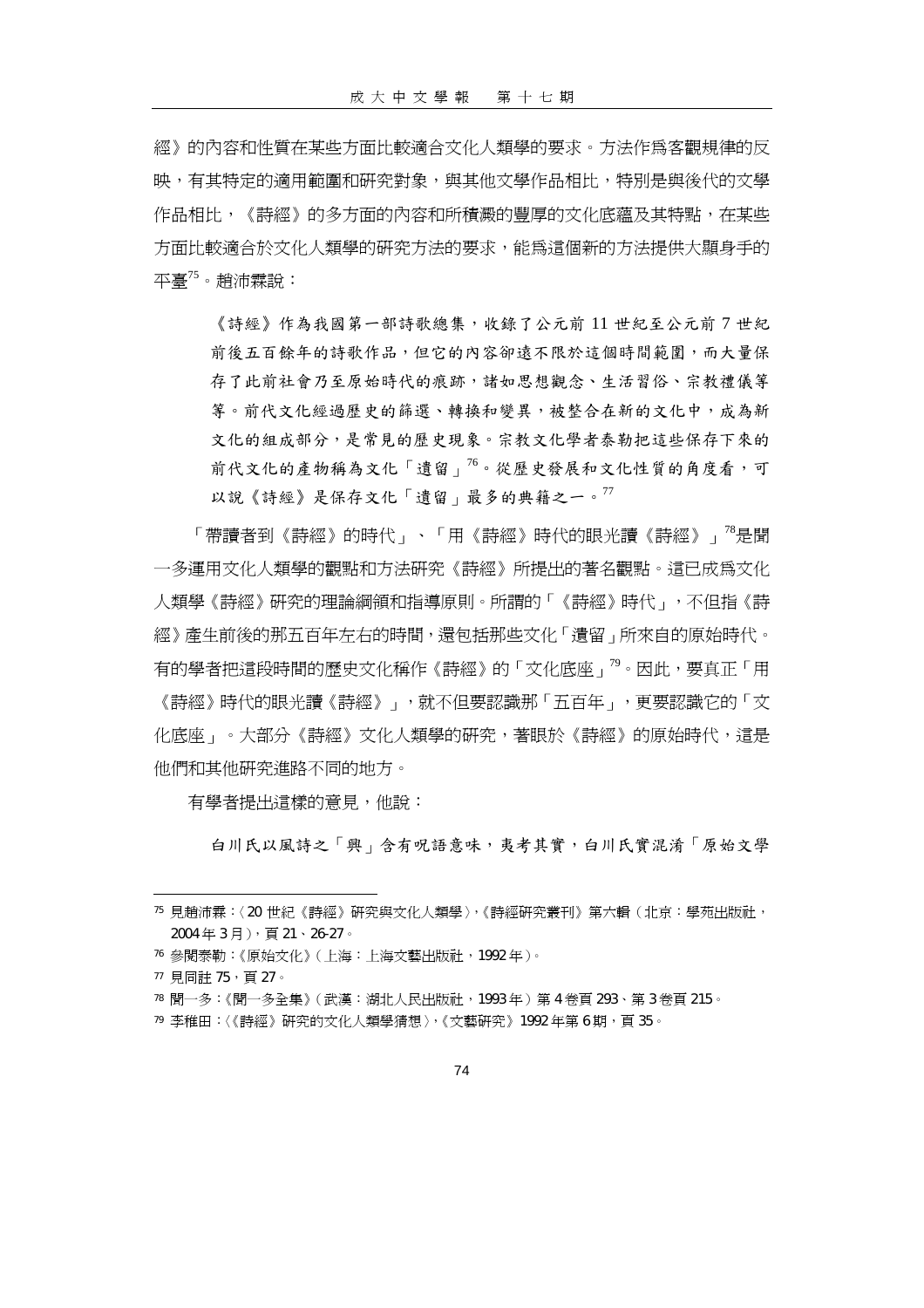藝術 | 與「民間文學藝術 | 之界限,故其書頗多影響附會之談,如以〈揚之 水〉三篇為「水占的民俗」;以「瞻彼—之『瞻』、看具有咒術歌謠的意味」, 「黃鳥交飛迭鳴,有暗示神靈的意味」,若此之類,說多牽附。果如白川氏 所言,風詩之「興」多具呪語效能,則寫作年代更早、且為祭祀頌神之三頌 應全屬咒歌矣。今祀神之「頌」不為咒歌,何以晚出之「興」詩獨多「咒術 效能」?80

一般以為,《詩經》時代,就文辭上看,以〈周頌〉為最早,大致都是西周初 年的作品;〈大雅〉裡也有幾篇像是西周初年的作品,而大部分是西周中葉以後的 產物。〈小雅〉多半是西周中葉以後的詩,有少數顯然地是作於東周初年。〈國風〉 中早的約作於西周晩年,晩的已到了春秋中葉以後—如〈陳風·株林〉及〈曹風· 下泉〉等<sup>81</sup>。上引學者的看法與此相同。但,上文已述及,文化人類學的《詩經》 研究者對「《詩經》時代」的看法與此不同。葛蘭言、白川靜的《詩經》研究均著 重《詩經》的「原始時代」,兩者相提並論,並無不宜。只是《國風》的哪些詩屬 於「原始時代」?又如何判定?這是文化人類學《詩經》研究所要面臨的挑戰。

作為一種研究方法和研究模式,文化人類學的基本特徵主要有三:世界性的學 術視野、多學科交叉的綜合性、指導原理的普遍性。前二特徵,顯而易見,不勞辭 費。所謂指導原理的普遍性,是說作爲推論根據的文化人類學的原理必須是從諸多 個別事例歸納出來,必須具有直理性和普遍的的指導意義,這樣的原理絕不是僅憑 個別例證就能得出的<sup>82</sup>。文化人類學的《詩經》研究最常使用類比法,但彼此之間 的「可比性」如何,並未能確實解決,這也是這種研究路徑最被批評之處。

在遙遠的中國上古社會,突然跳出了一部《詩經》,前不著村,後不著店,充 滿了文化之謎,在它們身上承載了原始思惟的密碼,葛蘭言、白川靜掌握了解碼的 工具,爲《詩經》文化人類學的研究開創了坦涂。

<sup>80</sup> 此為某匿名審查委員的意見,這種針對白川靜咒歌觀的批評,極有力道。但,《詩經》文化人類學 的研究者對「《詩經》時代」的看法有異,他們以爲,《詩經》中的有些詩(大部分在《國風》)承 載著許多「原始時代」的「原始文化」密碼。在白川靜看來,他不會承認他混淆了「原始文學藝術」 與「民間文學藝術」的界限。

<sup>81</sup> 見屈萬里:〈敘論〉,《詩經詮釋》(台北:聯經出版公司,1983 年),頁 6。

<sup>82</sup> 見同註 75,頁 23-24。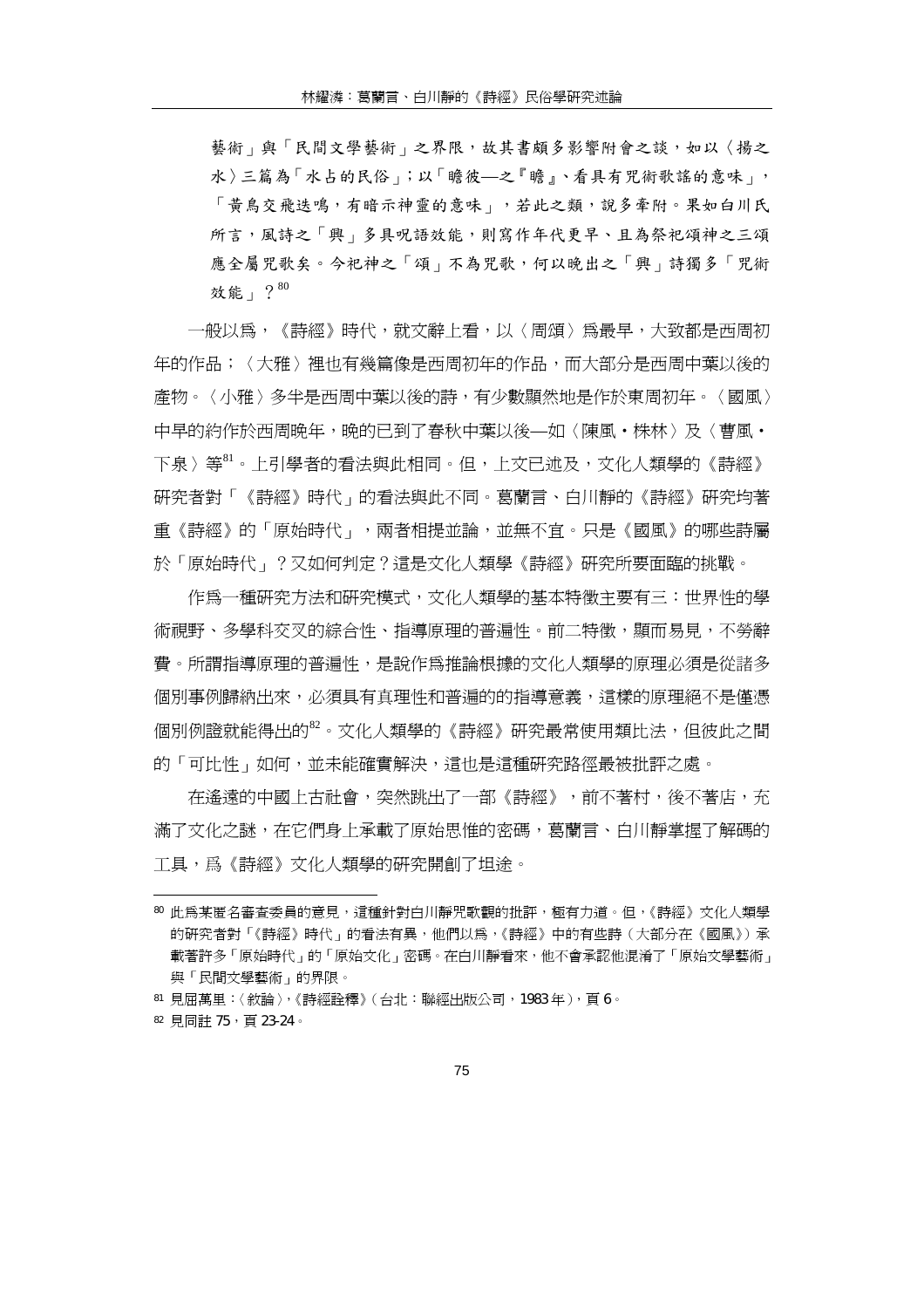1925年王國維在清華研究院講《古史新證》時,提到了「二重證據法」, 即六 經、先秦諸子及《國語》、《戰國策》、《竹書紀年》、《史記》等「紙上材料」, 和甲金文的「地下材料」。郭沫若於 1930 年發表的《卜辭中之古代社會》、吳其昌 於 1933 年推出的《卜辭所見殷先公先王三續考》,陳夢家在 1937 年完成的《商周 之天神觀念》等,均從不同角度顯示了第二重證據為考據學方法帶來的根本性變革。 除了來自地下的甲金文材料之外,還有沒有足以使考據學刮目相看的材料和旁證途 徑呢<sup>83</sup>?

在《風詩類鈔‧序例提綱》中,聞一多將歷來研究《詩經》的方法歸結為「三 種舊的讀法」一經學的、歷史的、文學的。將他自己倡導的讀法稱為「社會學的」, 並希望「用下列方法帶讀者到《詩經》的時代」:考古學、民俗學、語言學<sup>84</sup>。從 這三種學科及方法看,聞氏所嘗試的「社會學」研究實際上也就是人類學研究。這 種人類學的研究,葉舒憲稱之為「三重證據法」。

陳炳良說:「自從法國學者葛蘭言和我國學者聞一多從儀式 (ritual) 和男女性 愛觀點來研究《詩經》以後,一般中、外學者似乎對他們的說法不大感到興趣。所 以除了屈萬里採錄了聞氏一部分意見在他的《詩經釋義》,和孫作雲討論一下修禊 風俗之外,其他有關《詩經》的文章大多數還在舊的窠臼裡兜圈子,使我們讀起來, 總有點『搔不著癢處』的感覺。<sup>85</sup>」白川靜把這種迷信舊注、嚴守考據訓詁之「家 法」的情況稱為「東方學不可救藥的停滯」,並指出日本的漢學界也存在著同中國 相似的狀況:「對方法論性的東西的熱情,至今仍被棄置不顧。 $^{86}$ 」

凌純聲在〈國殤禮魂與馘首祭梟〉一文的結語中說:「本文是用人類學的方法

<sup>83</sup> 參照葉舒憲:〈自序:人類學「三重證據法」與考據學的更新〉,《詩經的文化闡釋》(西安:陜西人 民出版社,2005 年 5 月第一版),頁 2-3。

<sup>84</sup> 見同註 78。

<sup>85</sup> 陳炳良:〈說〈汝墳〉─兼論《詩經》中有關戀愛和婚姻的詩〉,《神話‧禮儀‧文學》(台北:聯經 出版公司,1985 年),頁 71-72。

<sup>86</sup> 白川靜著、何乃英譯:《中國古代民俗》(西安:陜西人民美術出版社,1988 年),頁 42。